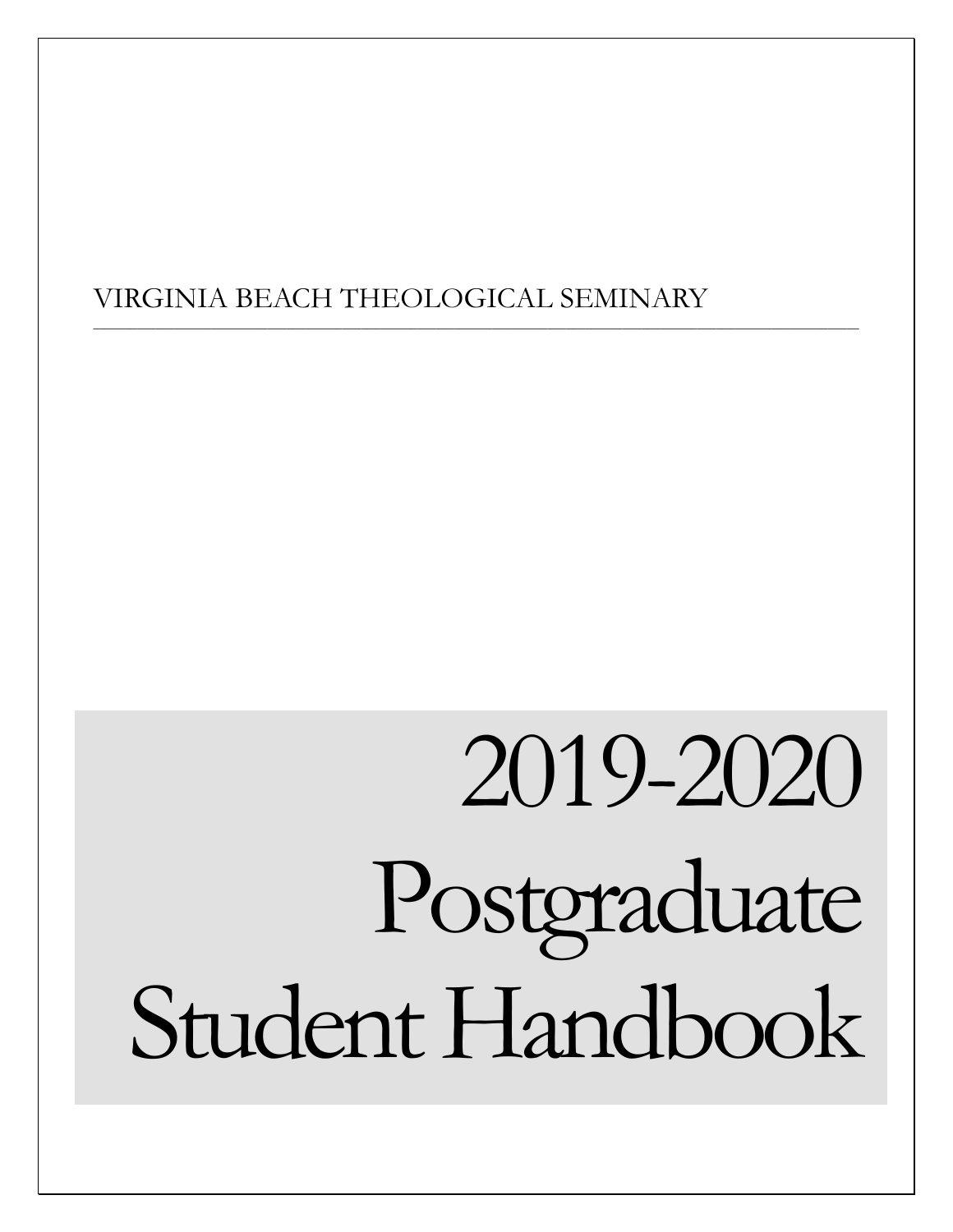# **VIRGINIA BEACH THEOL OGICAL SEMINARY** 2019-2020 Postgraduate Student Handbook

 Virginia Beach Theological Seminary 2221 Centerville Turnpike Virginia Beach, VA 23464 Phone 757.479.3706 • www.vbts.edu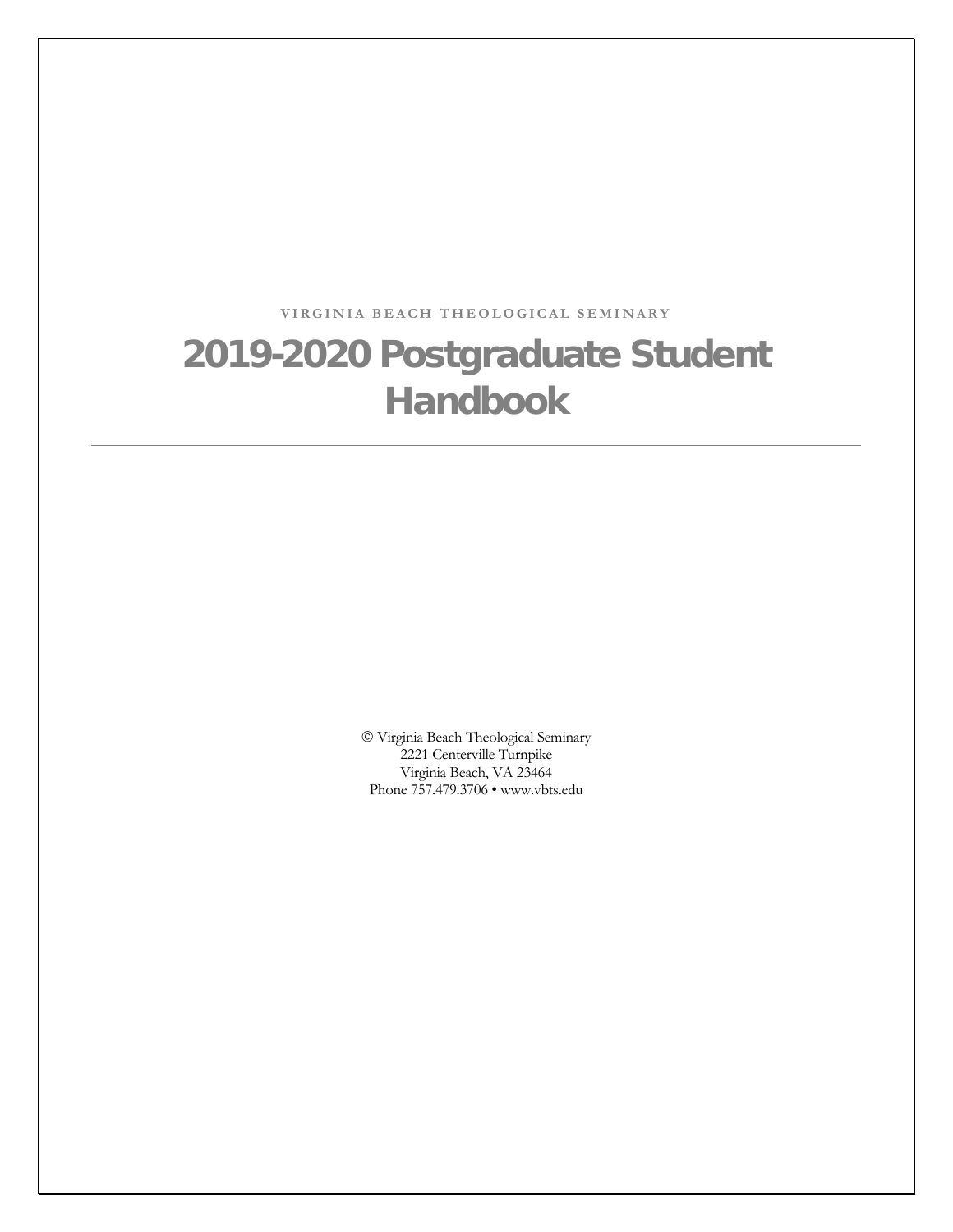# **Table of Contents**

| 11  |                                              |  |
|-----|----------------------------------------------|--|
| 1.2 |                                              |  |
| 1.3 |                                              |  |
| 1.4 |                                              |  |
| 1.5 |                                              |  |
| 1.6 |                                              |  |
|     | 2. Program Overview: Master of Theology  5   |  |
| 2.1 |                                              |  |
| 2.2 |                                              |  |
| 2.3 |                                              |  |
| 2.4 |                                              |  |
| 2.5 |                                              |  |
|     |                                              |  |
| 3.1 |                                              |  |
| 3.2 |                                              |  |
| 3.3 |                                              |  |
| 3.4 |                                              |  |
| 3.5 |                                              |  |
|     |                                              |  |
| 4.1 |                                              |  |
| 4.2 |                                              |  |
| 4.3 |                                              |  |
| 4.4 | Doctor of Ministry Program Qualifications 11 |  |
|     |                                              |  |
| 5.1 |                                              |  |
| 5.2 |                                              |  |
| 5.3 |                                              |  |
| 5.4 |                                              |  |
| 5.5 |                                              |  |
|     |                                              |  |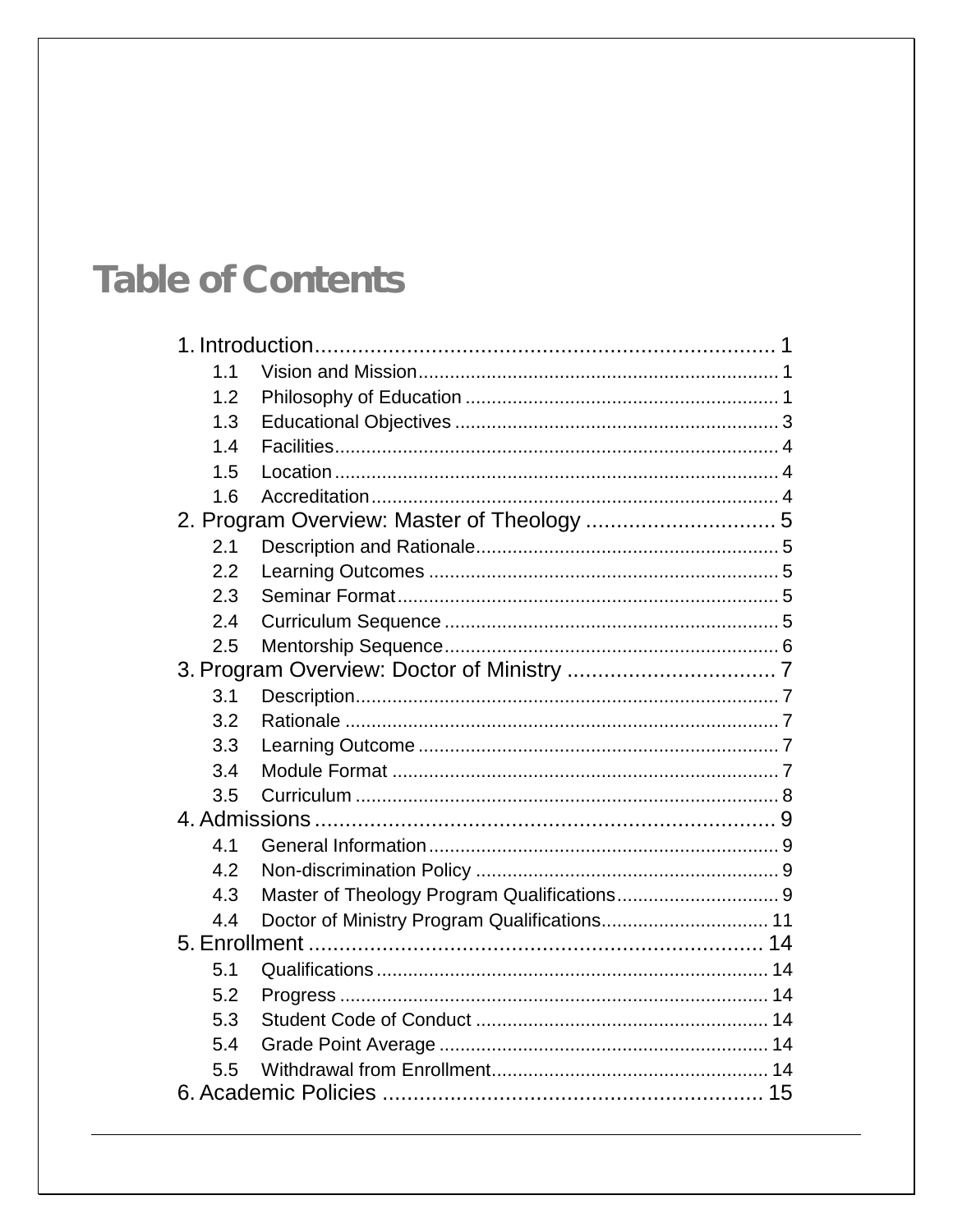| 6.1  |                                                            |  |
|------|------------------------------------------------------------|--|
| 6.2  | Academic Term: Doctor of Ministry Program  15              |  |
| 6.3  |                                                            |  |
| 6.4  |                                                            |  |
| 6.5  |                                                            |  |
| 6.6  |                                                            |  |
| 6.7  |                                                            |  |
| 6.8  |                                                            |  |
| 6.9  |                                                            |  |
| 6.10 |                                                            |  |
| 6.11 |                                                            |  |
|      |                                                            |  |
|      |                                                            |  |
|      | 6.14 Academic Integrity and the Academic Honor Code  19    |  |
|      |                                                            |  |
|      | 6.16 Unauthorized Distribution of Copyrighted Materials 20 |  |
|      |                                                            |  |
|      |                                                            |  |
|      |                                                            |  |
| 6.20 |                                                            |  |
| 6.21 |                                                            |  |
|      | 6.22 Academic Probation, Suspension, and Dismissal 22      |  |
|      |                                                            |  |
|      |                                                            |  |
| 6.25 |                                                            |  |
|      |                                                            |  |
|      |                                                            |  |
|      |                                                            |  |
|      |                                                            |  |
|      |                                                            |  |
|      |                                                            |  |
|      |                                                            |  |
|      |                                                            |  |
| 9.1  |                                                            |  |
| 9.2  |                                                            |  |
| 9.3  |                                                            |  |
| 9.4  |                                                            |  |
| 9.5  | Course Withdrawals and Associated Refunds 31               |  |
| 9.6  | Refunds for Students Receiving DOD Educational Funding 32  |  |
|      |                                                            |  |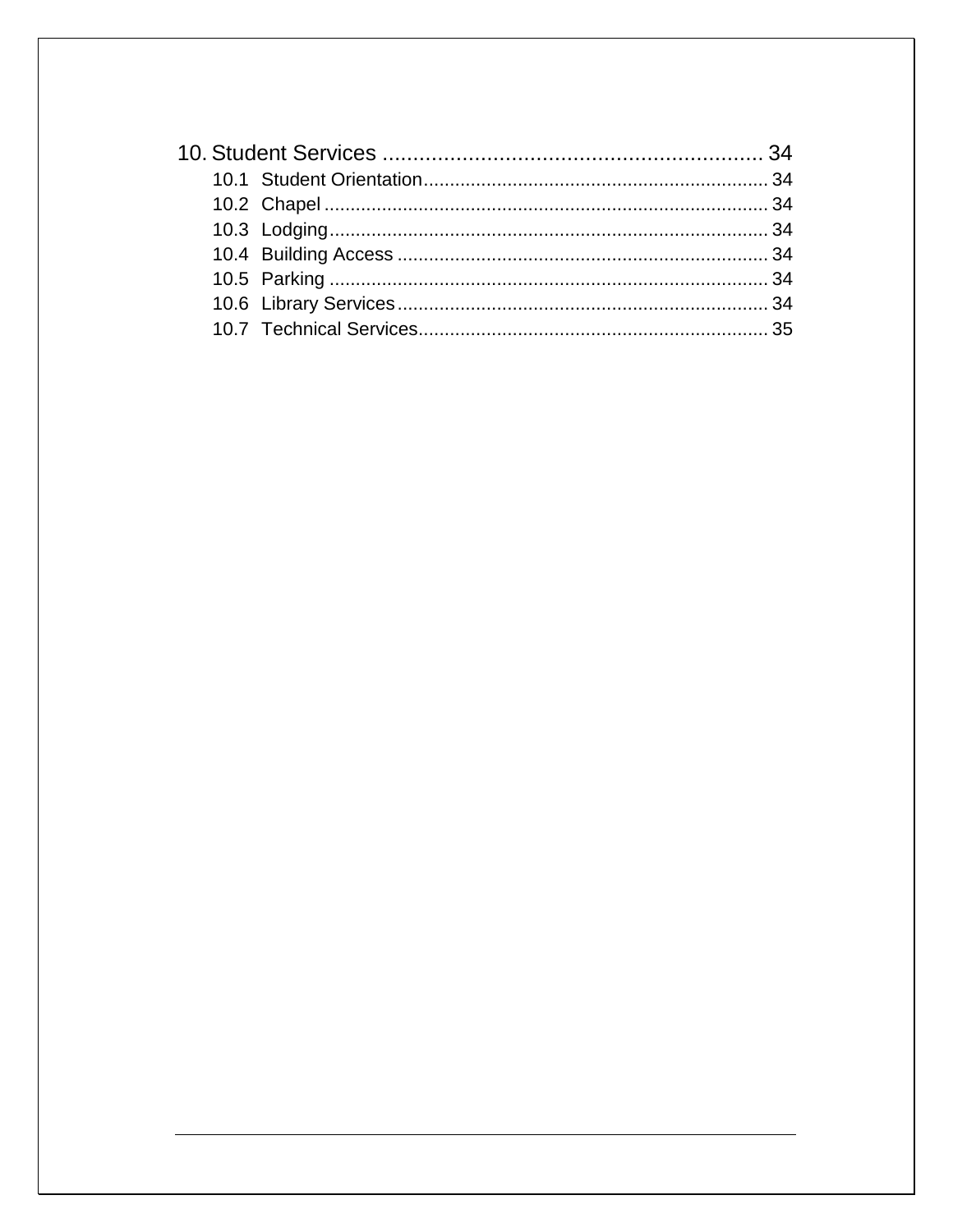# <span id="page-5-0"></span>1. Introduction

The Postgraduate Student Handbook is intended to introduce readers to the Master of Theology and Doctor of Ministry degree programs, summarize policies and information unique to these programs, and supplement the VBTS Catalog and Student Handbook.

# <span id="page-5-1"></span>1.1 Vision and Mission

Virginia Beach Theological Seminary opened its doors in the summer of 1996 with the vision of training pastors, missionaries, and skilled Christian workers in the context of the local church. Colonial Baptist Church has served as the gracious host of VBTS since its inception and provides an appropriate context for ministerial training. The interactive relationship between the seminary and Colonial Baptist Church enables students to observe the practical application of sound theology and a biblically informed philosophy of ministry.

The development and application of ministry philosophy is a focal point for the seminary. VBTS is committed to the ministry principle that God accomplishes His work through the sufficiency of the biblical text. God displays His grace in the church by applying the Scripture to the conscience of the believer, empowering the believer to live for Christ, and enabling the believer to properly distinguish between the priorities of Scripture and the preferences of human traditions. This "grace philosophy of ministry" exalts the text of Scripture, the person of Christ, and the edification of His church.

The mission of Virginia Beach Theological Seminary is to equip each student for local church ministry and global missions through biblical academic training in a ministry-based environment. In so doing, the seminary seeks to honor the Lord Jesus Christ and to uphold His inerrant word. The seminary mission statement is conceptualized in the expression, "Sharpening Servants for Global Ministry."

The identity of the seminary is inseparably united with its affirmation of a dispensational hermeneutic, a pretribulational and premillennial view of the end times, and a Baptistic perspective of the church.

# <span id="page-5-2"></span>1.2 Philosophy of Education

The seminary's Philosophy of Education centers on four key elements: educational presuppositions, educational mission, faculty qualifications, and the educational process.

1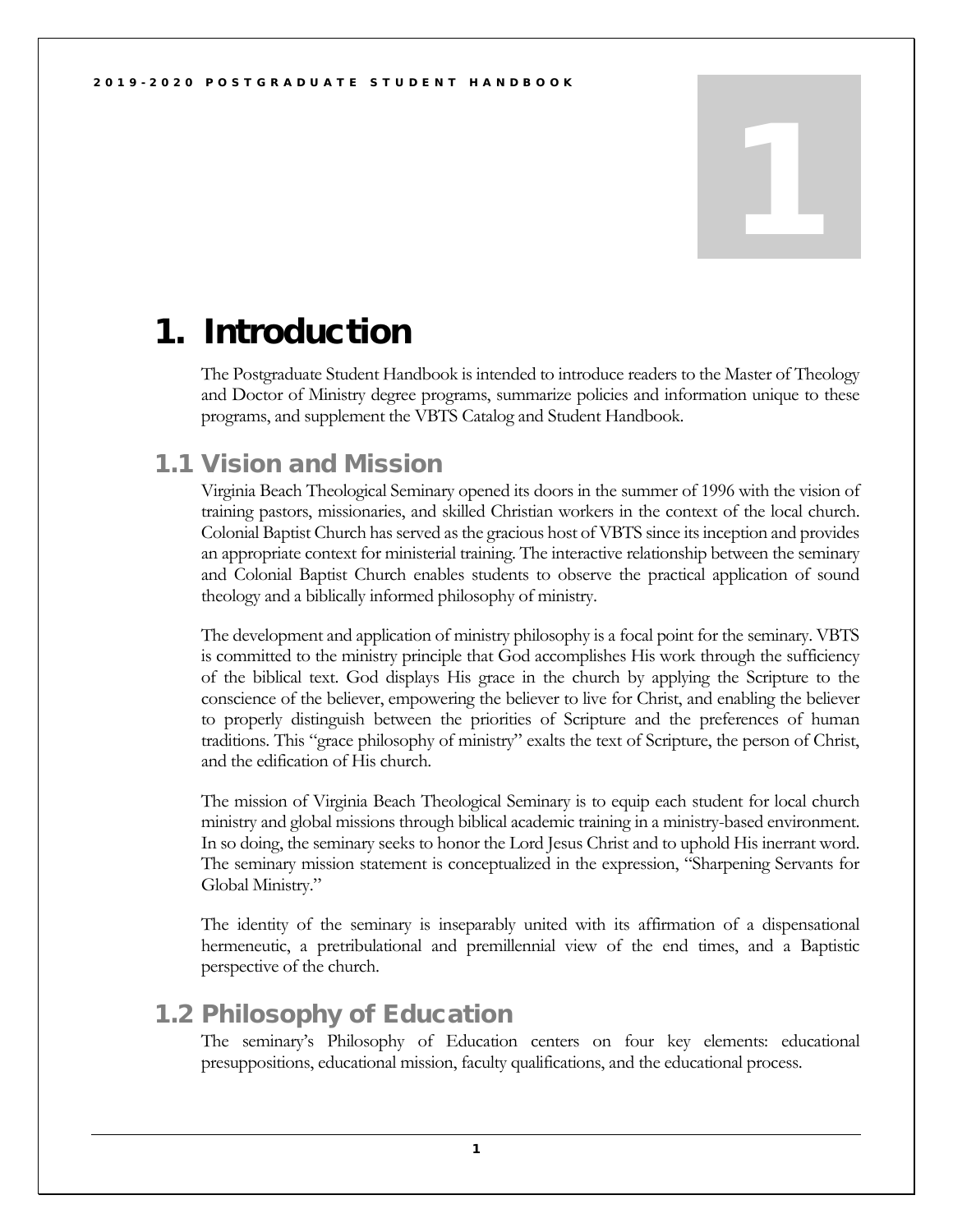#### Educational Presuppositions

The seminary is committed to the direct method of presenting divine truth from the Bible, using its original languages as its primary foundation, which it views as the authoritative and exclusive revelation from God to man in this age of grace. In addition, it rejects all forms of secular relativism, which deny the complete authority of the Holy Scriptures. It believes that true scholarship is that which submits to the authority of Holy Scripture and in so believing rejects the exaltation of human intellect above the written Word of God.

The seminary emphasizes a biblical rather than a philosophic approach to education. It is not merely evangelical, but specifically Baptist in approach with an emphasis on creating a global biblical vision within each student. The normal (literal)-grammatical-historical-literary method of biblical interpretation is consistently applied to the text of Scripture. This hermeneutic governs our understanding of the progressive nature of biblical revelation. It also discerns a difference between the biblical terms "Israel" and "Church." Consequently, it follows a dispensational contour rather than a covenant or reformed expression of interpretation. In addition, it establishes the coming of Christ as both pretribulational and premillennial. Of necessity, the clear presentation of biblical revelation will include the gracious but firm refutation of theological error in the classroom experience.

#### Educational Mission

Virginia Beach Theological Seminary is a local church-based graduate school. It is the educational objective of the seminary as an independent Baptist institution to positively contribute to the larger body of Christ through the preparation of humble servant-scholars who can rightly divide the authoritative, infallible, inerrant Word of God, and passionately articulate the Gospel of the Grace of God. In order to fulfill its purpose to the greatest possible degree, the seminary makes theological education accessible to the local community through traditional resident education, as well as other communities by means of distance education.

#### Qualifications for the Faculty

The ultimate responsibility for training ministers of the gospel belongs to the local church (2 Tim 2:2). VBTS does not simply function in the context of a local church ministry; instead, it approaches the educational task in keeping with biblical ideals which pertain to the local church. Since teachers are integral to the teaching process, and since the biblical directive calls for qualified ministers to prepare the next generation of ministerial leadership, VBTS emphasizes the qualifications of its faculty as indispensable to its philosophy of education.

VBTS faculty members are expected to be Christian scholars committed to guarding truth, explaining truth, and proclaiming truth. Annually, faculty members affirm in writing their commitment to the seminary's Biblical Foundations Statement. When each full-time faculty member, along with his family, actively participates in the ministries of Colonial Baptist Church, the educational distinctives of VBTS are publicly affirmed.

The Faculty and Staff of the seminary endeavor to demonstrate a sincere reliance upon the grace of God for the outworking of the will of God in every aspect of seminary life. This involves a commitment to being men and women of integrity so that the atmosphere of the VBTS campus demonstrates a biblical love for people and a reverential fear of the Lord (2 Pet 3:14-18).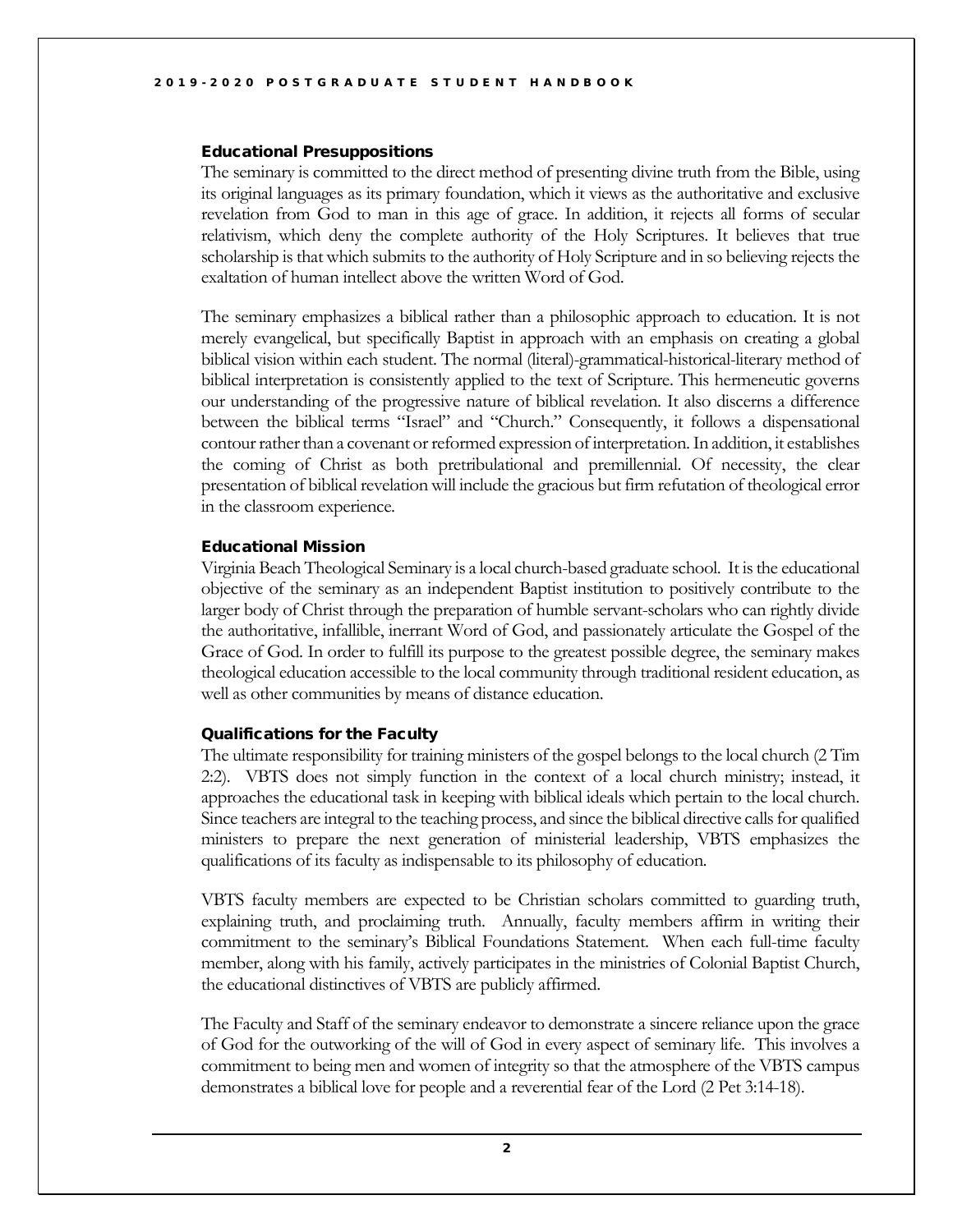The Faculty of VBTS is entrusted by the Board of Trustees with the task of spiritual mentorship—the unique opportunity to prepare students for a ministry of the Word through both classroom and personal relationships (2 Tim 2:1-2). This sacred stewardship flows out of a "grace philosophy of ministry" which emphasizes the centrality of Christ, the necessity of God's grace, the sufficiency of the biblical text, and the priority of the church. As such, the members of the faculty seek to motivate students to pursue a love for God, a love for the Truth, a love for the church, and a burden for the lost.

#### Educational Process

As Christian scholars, the faculty are devoted to accurately handling the subjects assigned to them (2 Tim. 2:15-16). Since Christian scholarship must never be devoid of affection for the glory of God and His Word (Ps. 19:7-11), members of the faculty promote a positive classroom atmosphere. Truth is communicated enthusiastically, courageously, and creatively with the goal of exalting the person and work of Jesus Christ (Jn. 5:39). Although classroom instruction includes an exposure to alternative views, it seeks to be constructive and affirmational to the larger Body of Christ, while avoiding speculations that are unproductive (Eph. 2:19-22; 4:11-16).

The teaching and learning process seeks to achieve higher orders of learning that are appropriate to graduate education. Learning outcomes are designed to emphasize the development of skills which equip students to engage course content at the analytical, evaluative, and application levels. Course content is designed to advance these learning outcomes. Residential course delivery combines various pedagogical approaches, including interactive lectures, student directed discussions, group projects, and individual research assignments. Online courses, available in the master's level programs, are designed to advance the vision and values of the seminary by bringing students and faculty together through synchronous and asynchronous video, instructor directed discussion boards, and interactive projects. Diverse and creative course delivery for both residential and distance learning is structured to facilitate higher orders of learning in a way that actively engages both teacher and student in the learning process. Finally, verification of learning is established by a variety of assessment devices at the course, program, and institutional levels. Each element of the learning process is informed by the Christian worldview of knowledge, reality, and ethics as expressed in the seminary's Biblical Foundations Statement.

# <span id="page-7-0"></span>1.3 Educational Objectives

As a result of receiving a degree from Virginia Beach Theological Seminary, the graduate will be able to:

- A. Exegete the various portions of the biblical text in terms which account for its historical and literary contexts, with a view toward understanding the intention of the author.
- B. Correlate the results of exegetical studies into theological expressions that are clear, coherent, historically informed, and culturally relevant.
- C. Communicate the results of exegetical and theological studies in formats relevant to ministry and global mission.
- D. Serve effectively in those ministry capacities for which the particular degree program was intended to provide preparation.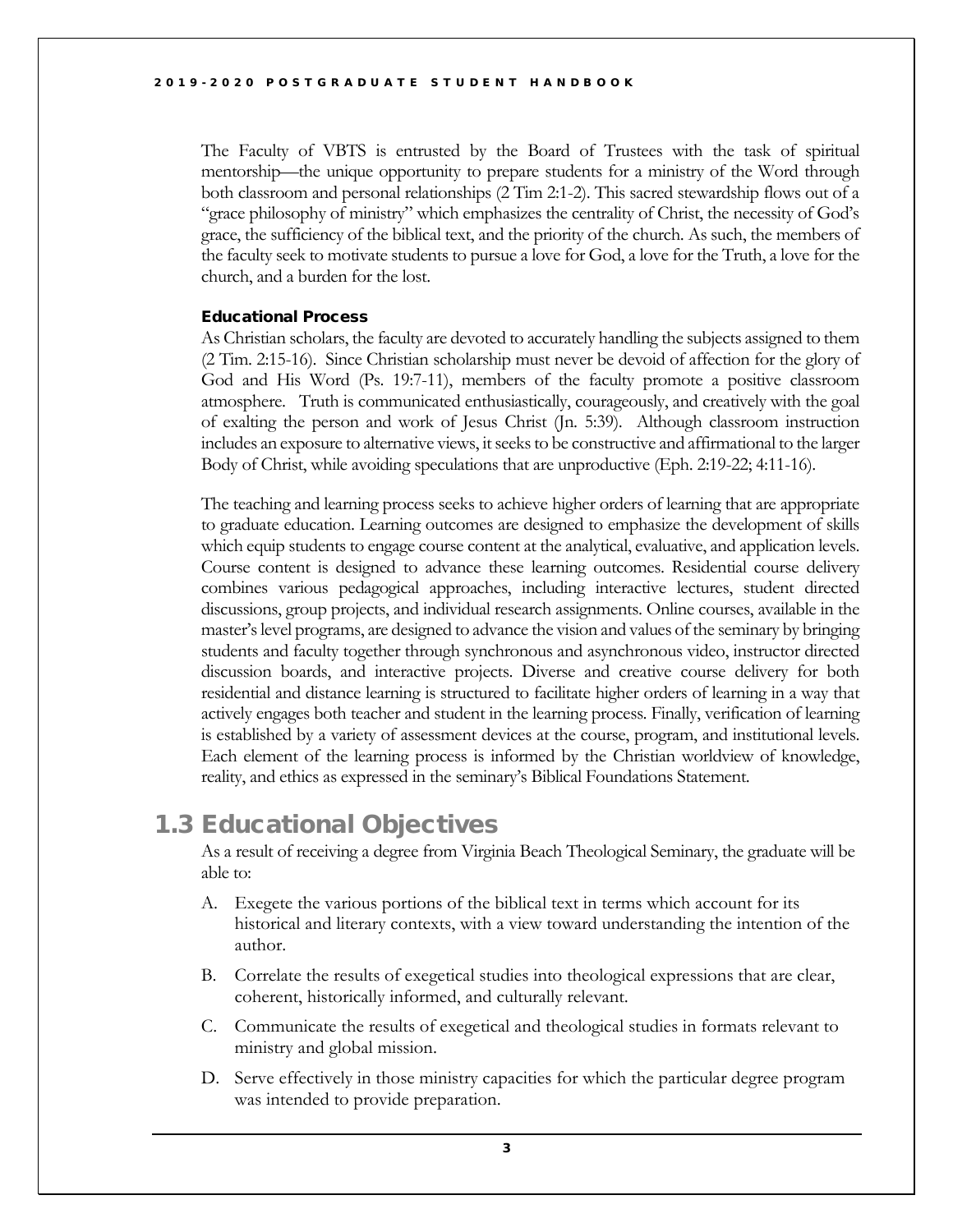### <span id="page-8-0"></span>1.4 Facilities

Colonial Baptist Church has graciously built a Christian education building to host Virginia Beach Theological Seminary. As a result, scholarly faculty and experienced pastors are able to work together to bring seminary students the experience of learning ministry in the context of a local church. Comfortable and up-to-date seminary classrooms, technology, office spaces, and library provide an ideal place for efficient and productive study.

### <span id="page-8-1"></span>1.5 Location

Virginia Beach Theological Seminary is located in Virginia Beach, Virginia. Located on the southeastern coast of Virginia and situated within the seven-city metropolis of Hampton Roads, the seminary is uniquely positioned to equip evangelical pastors and teachers serving this population of nearly 2 million people. Virginia Beach Theological Seminary is the only seminary in Hampton Roads and the entire eastern half of the state to offer a Doctor of Ministry in Expository Preaching.

### <span id="page-8-2"></span>1.6 Accreditation

Virginia Beach Theological Seminary is a member of the Transnational Association of Christian Colleges and Schools (TRACS), having been awarded Reaffirmation I of its Accredited Status by TRACS' Accreditation Commission on April 3, 2012. The accredited status is reflective for a period of ten years.

More information about TRACS may be found on their website at [www.tracs.org](http://www.tracs.org/). TRACS is recognized by the United States Department of Education (USDE), the Council for Higher Education Accreditation (CHEA) and the International Network for Quality Assurance Agencies in Higher Education (INQAAHE).

Virginia Beach Theological Seminary is approved by the State Council of Higher Education for Virginia (SCHEV) to provide theological education.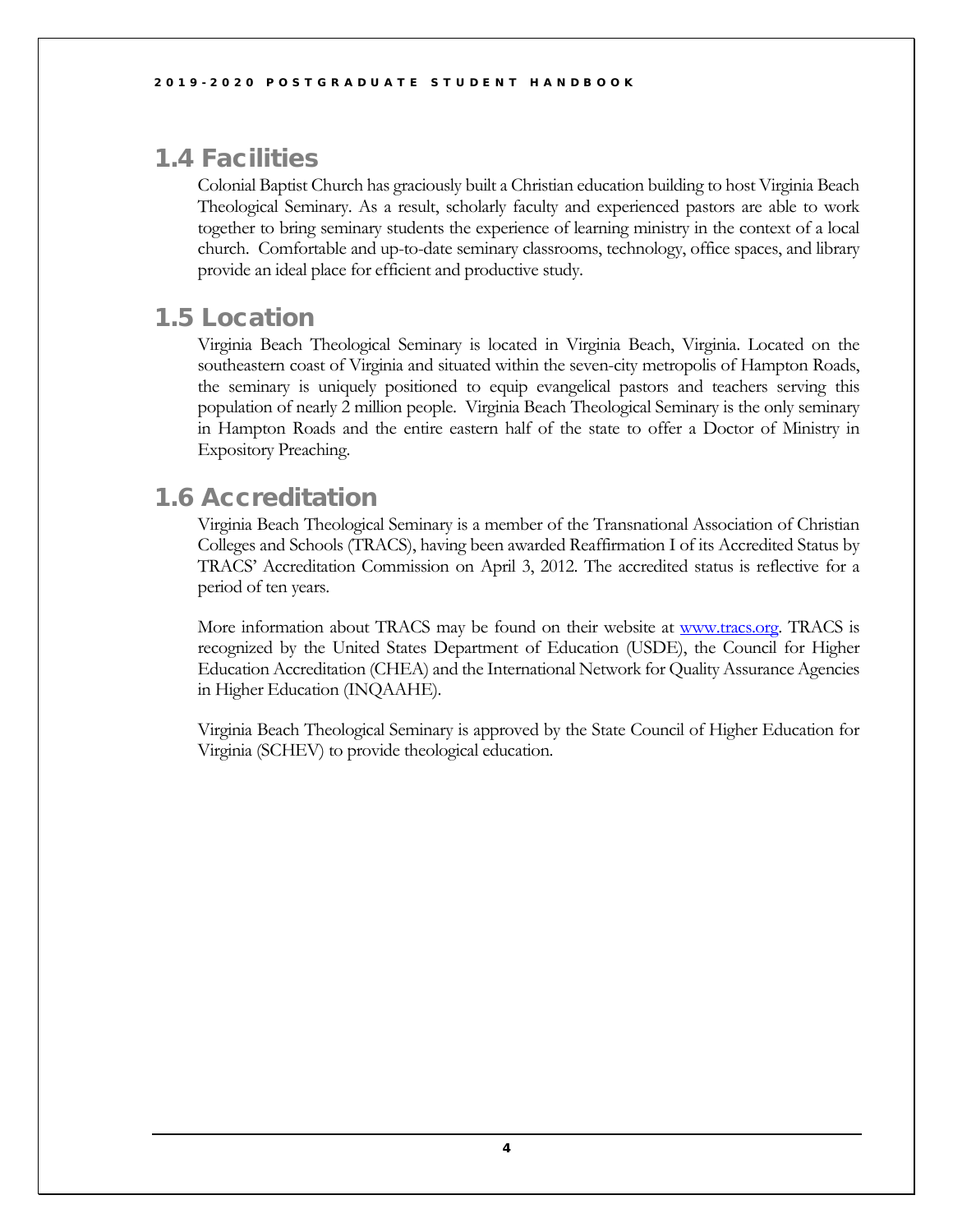# <span id="page-9-0"></span>2. Program Overview: Master of **Theology**

# <span id="page-9-1"></span>2.1 Description and Rationale

The Master of Theology (ThM) provides the student with advanced and specialized biblical study beyond the Master of Divinity. Intended as preparation for teaching and research, the program emphasizes skills designed to prepare students for an enhanced ministry of the Word or terminal degree studies.

# <span id="page-9-2"></span>2.2 Learning Outcomes

As a result of receiving the Master of Theology degree, the graduate will be able to:

- A. exhibit proficiency in a specialized area of biblical studies.
- B. display advanced research and writing skills.
- C. design and deliver an academic course in a select field of study.
- D. demonstrate readiness for enrollment in a terminal degree program.

# <span id="page-9-3"></span>2.3 Seminar Format

The ThM is a postgraduate, research-oriented degree. Consequently, the program differs substantially from the M.Div. and other typical graduate programs. The program consists of four research seminars and a series of mentorships and culminates with a capstone thesis.

# <span id="page-9-4"></span>2.4 Curriculum Sequence

The curriculum is intended as uninterrupted sequence of six academic terms, to be completed within 2 years.

| Summer 1                              |  |
|---------------------------------------|--|
| Advanced Theological Research Methods |  |
| Postgraduate Mentorship 1             |  |
| Fall 1                                |  |
| Disciplinary Seminar 1                |  |
| Postgraduate Mentorship 2             |  |
| Spring 1                              |  |
| Disciplinary Seminar 2                |  |
| Teaching Mentorship 1                 |  |
|                                       |  |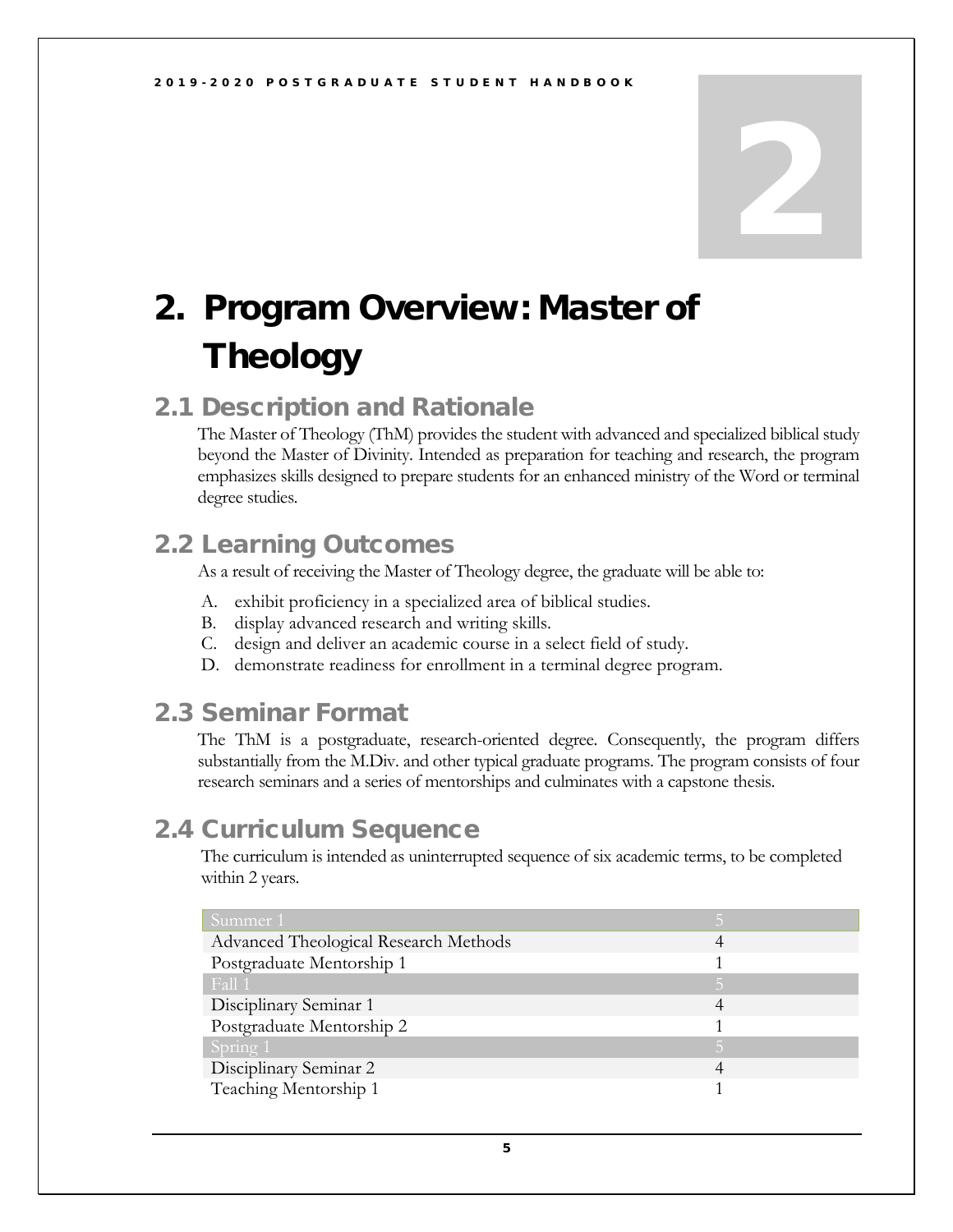#### 2019 - 2020 POSTGRADUA TE STUDENT HANDBOOK

| Summer 2                  |                |
|---------------------------|----------------|
| Disciplinary Seminar 3    |                |
| Teaching Mentorship 2     |                |
| Fall 2                    |                |
| Thesis 1                  | $\overline{4}$ |
| Research Mentorship 1     |                |
| Spring 2                  |                |
| Thesis 2                  | $\overline{A}$ |
| Research Mentorship 2     |                |
| <b>Total Credit Hours</b> |                |

# <span id="page-10-0"></span>2.5 Mentorship Sequence

Six one-credit mentorships, which provide students with faculty guided learning, are designed to complement the 4-credit seminars and Thesis sequence. Two Postgraduate Mentorships build advanced skills needed for postgraduate level research and instructional design. Following these, two Teaching Mentorships guide students through the process of preparing and delivering theological instruction. Finally, two Research Mentorships provide coaching and faculty interaction to assist students in progressing through the thesis sequence.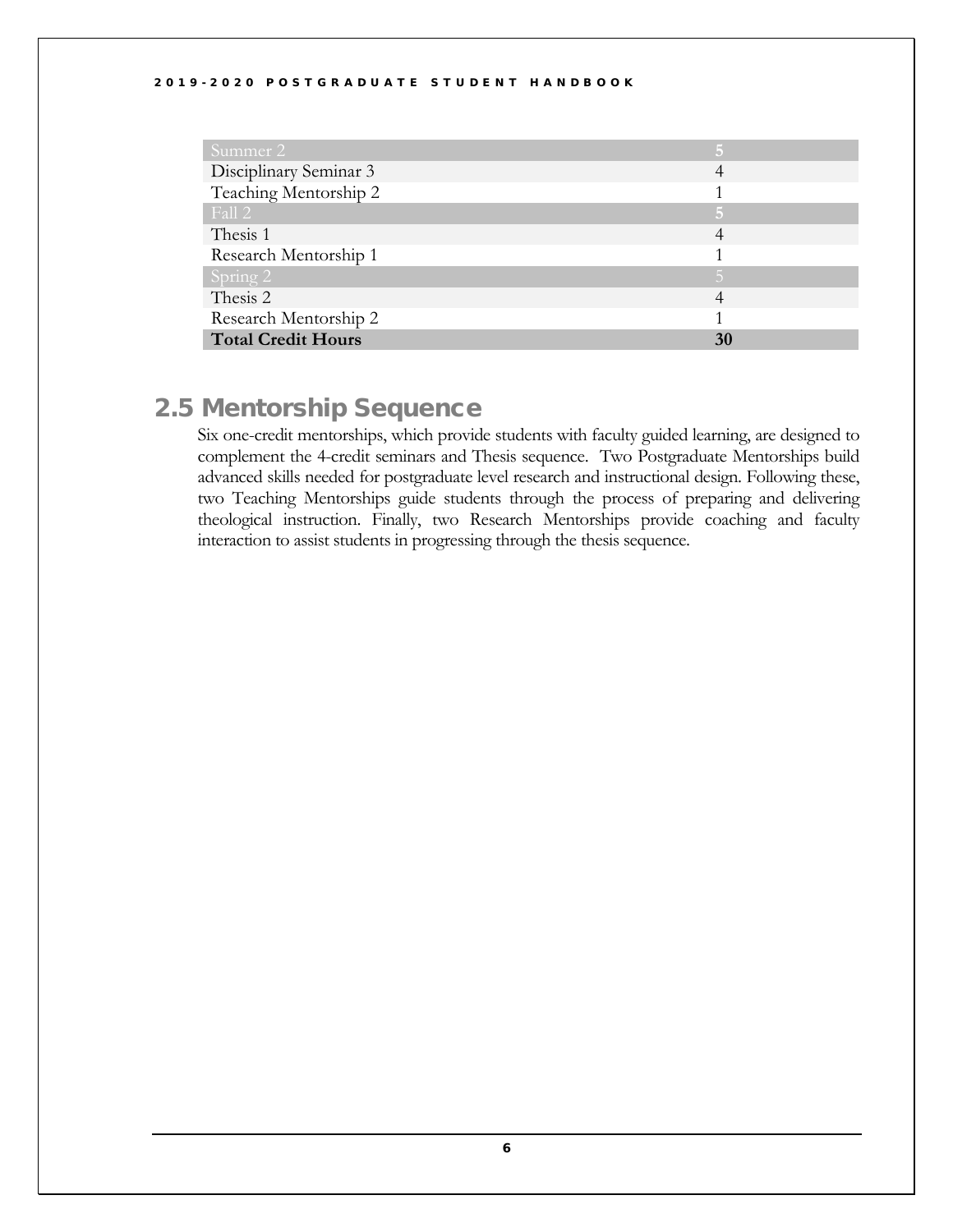# <span id="page-11-0"></span>3. Program Overview: Doctor of Ministry

# <span id="page-11-1"></span>3.1 Description

The Doctor of Ministry in Expository Preaching is a professional terminal degree program designed to provide the graduate with enhanced exegetical, theological, and communication skills for the purpose of serving the church most effectively through the means of expository preaching. The 34 credit-hour curriculum consists of seven 4 credit-hour courses delivered in module format and culminates in a 6 credit-hour final project. Intended for experienced pastors, missionaries, and others whose primary calling is the ministry of preaching God's Word, the Doctor of Ministry in Expository Preaching is available only to men who meet the qualifications for pastoral ministry as articulated in 1 Timothy 3.

## <span id="page-11-2"></span>3.2 Rationale

The rationale for the Doctor of Ministry in Expository Preaching is derived from the seminary's mission, which is grounded upon the principle that the church possesses the responsibility for training its ministers, and that this responsibility is most consistently and effectively fulfilled in the context of a local church. Students enrolled in the Doctor of Ministry in Expository Preaching will receive outstanding instruction from accomplished churchmen who hold accredited terminal degrees, possess extensive ministry experience, and demonstrate credible scholarship.

# <span id="page-11-3"></span>3.3 Learning Outcome

As a result of receiving the Doctor of Ministry degree from Virginia Beach Theological Seminary, the graduate will be able to:

- A. Demonstrate exegetical skills in various genres of the biblical text.
- B. Articulate theological expressions that are clear, coherent, historically informed, and readily applicable.
- C. Correlate the results of exegetical and theological studies in expository sermons which are relevant to ministry and global mission.

# <span id="page-11-4"></span>3.4 Module Format

Classroom sessions for the Doctor of Ministry program are delivered in the form of concentrated, one-week resident modules. Qualified professors deliver interactive lectures, establish reading, research, writing, and applicational assignments appropriate to course and program learning outcomes, and evaluate the learning progress of each student.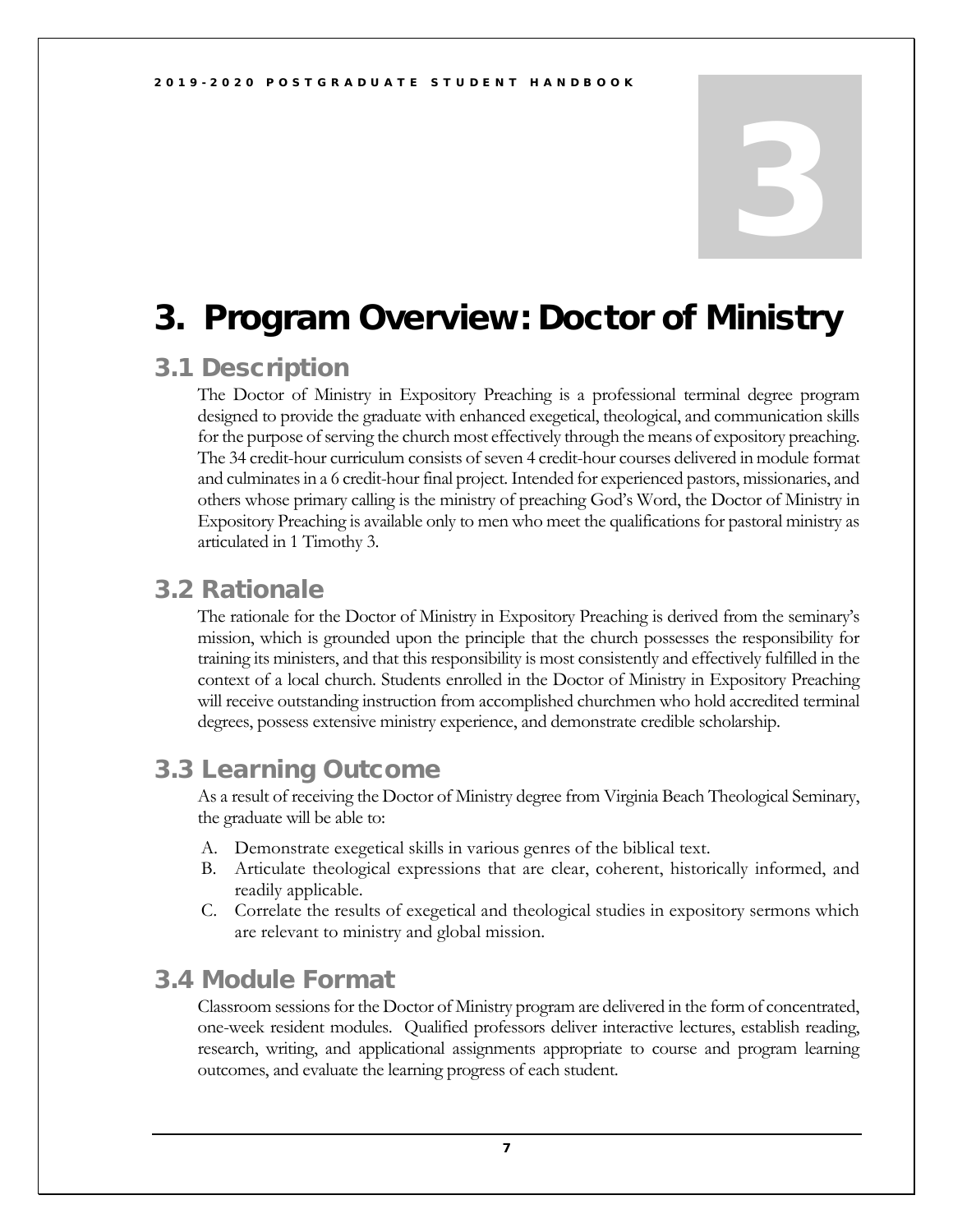Although the classroom instruction consists of a one-week module, the entire course consists of 14 weeks, and is divided into 3 elements:

- A. Pre-class Assignments. Reading and written assignments are designed to introduce the student to the subject and lay the groundwork for productive classroom experience. These assignments will be administered through the Populi learning management system. Beginning on the 1st day of the academic term, this element is normally 5 weeks in duration.
- B. One-week instructional module. Students will convene on the campus of VBTS to meet with faculty and colleagues for a one-week module of classroom instruction, peer interaction, seminar presentations, overnight assignments, and other learning elements as determined by the instructor. Class will meet from 8:00-11:30 and 1:00-4:00 Monday-Friday as posted on the academic calendar and the schedule in the course syllabus. This module will normally occur on the 6th week of the academic term.
- C. Post-class project. The post-class project consists of an assignment which provides the student an opportunity to implement skills derived from course content into his present ministry situation. This assignment will be administered through the Populi learning management system. This element normally begins on the 7th week of the academic term and concludes the final day of the 14th week of the academic term.

Actual dates and timeframes for pre-class, module, and post-class elements will be announced on the website, the course page in Populi, and the course syllabus.

## <span id="page-12-0"></span>3.5 Curriculum

The Doctor of Ministry program develops specialized skills for expository preaching in the disciplines of communication, Old and New Testament exegesis, theology, and history. Program learning outcomes are achieved through seven courses and verified through a capstone research project.

| Christian Ministry and Communication                          |    |
|---------------------------------------------------------------|----|
| Leadership and Communication in Expository Preaching          | 4  |
| Biblical Exegesis and Exposition                              | 16 |
| Expositional Preaching of Old Testament Wisdom and Poetry     | 4  |
| Expositional Preaching of Old and New Testament Prophecy      | 4  |
| Expositional Preaching of Old and New Testament Narrative     | 4  |
| Expositional Preaching of New Testament Epistolary Literature |    |
| Theology and History                                          | 8  |
| <b>Expositional Preaching of Doctrine</b>                     | 4  |
| History of Expository Preaching                               | 4  |
| <b>Final Project</b>                                          | 6  |
| Final Project 1                                               | 3  |
| Final Project 2                                               | 3  |
| <b>Total Credit Hours</b>                                     | 34 |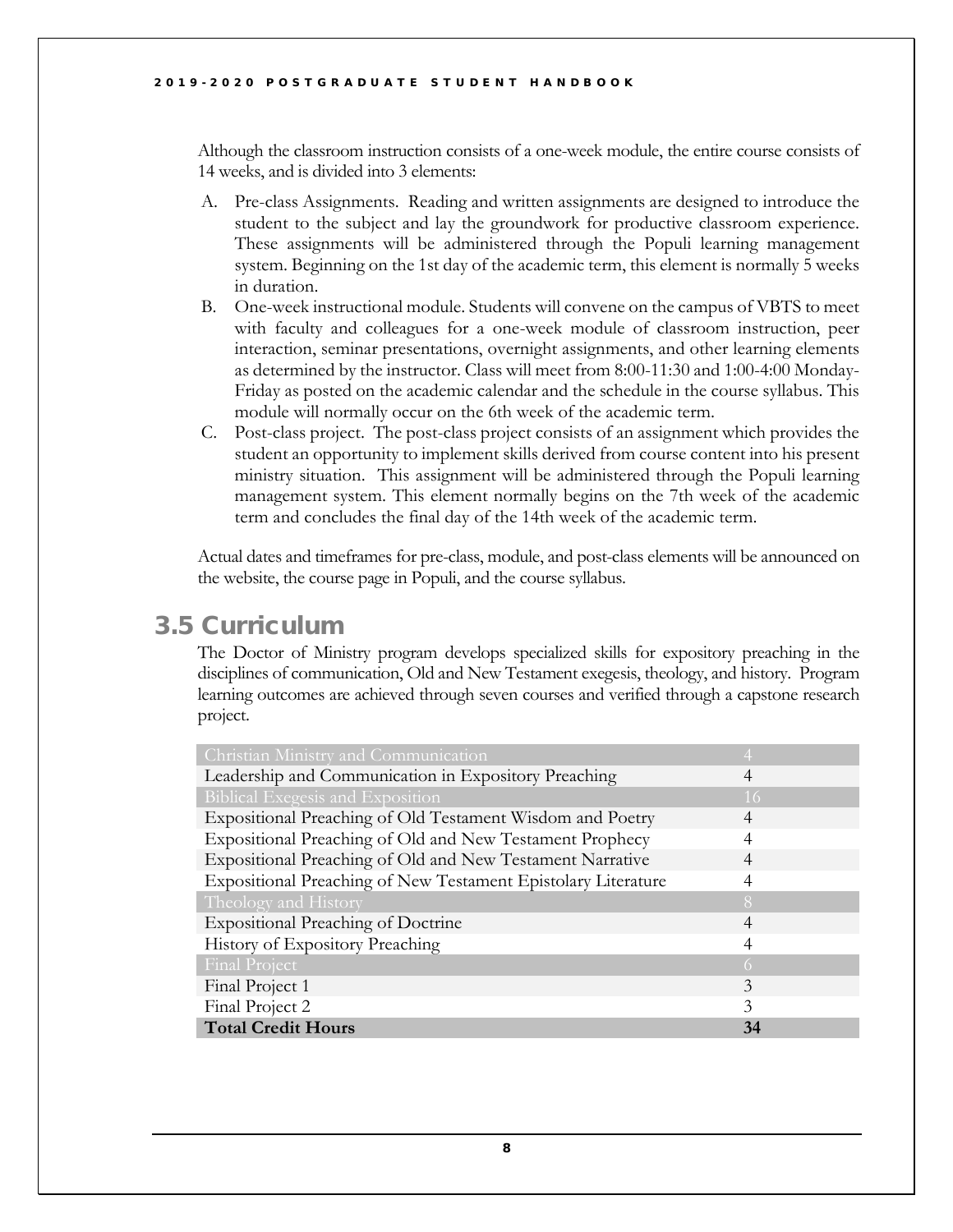# <span id="page-13-0"></span>4. Admissions

# <span id="page-13-1"></span>4.1 General Information

Acceptance into VBTS's graduate programs is based upon personal and academic qualifications. VBTS admits applicants who profess to have experienced biblical conversion by faith in Jesus Christ, who have consequently committed themselves to a life of obedience to the Scriptures, who understand the doctrinal position of the school, and who express a willingness to submit to its policies and procedures upon enrollment as a student.

Furthermore, applicants must be academically qualified to carry out the rigors of a graduate program. The Doctor of Ministry program at VBTS requires a recognized Master of Divinity degree, or its equivalent, for entrance. The Doctor of Ministry Committee will evaluate all transcripts, references, interviews, and other submitted materials to determine whether the applicant meets the standards and criteria for admission. VBTS reserves the right to refuse admission to any applicant who does not fulfill these personal and academic qualifications.

In order to nurture a positive learning environment, applicants who take exception to the doctrinal position of the seminary must indicate in writing specific points of difference. VBTS encourages the exercise of academic freedom within the broader scope of the seminary's core doctrines, values, and mission. For this reason, applicants who identify points of difference must also indicate in writing a willingness to promote a positive learning experience both in and out of the classroom by a submissive and supportive manner of life.

# <span id="page-13-2"></span>4.2 Non-discrimination Policy

Virginia Beach Theological Seminary admits students of any race, sex, color, handicap, national, and ethnic origin to all rights, privileges, programs, and activities generally accorded or made available to students of the institution.

# <span id="page-13-3"></span>4.3 Master of Theology Program Qualifications

In addition to the general requirements for all applicants to VBTS, individuals seeking acceptance to the ThM program must meet the following program qualifications:

A. Intent to Complete—While the ThM program is designed for completion within 2 years, students must complete the program within 5 years. Applicants must articulate intention to take all courses for credit and complete the program within the 5-year time limit.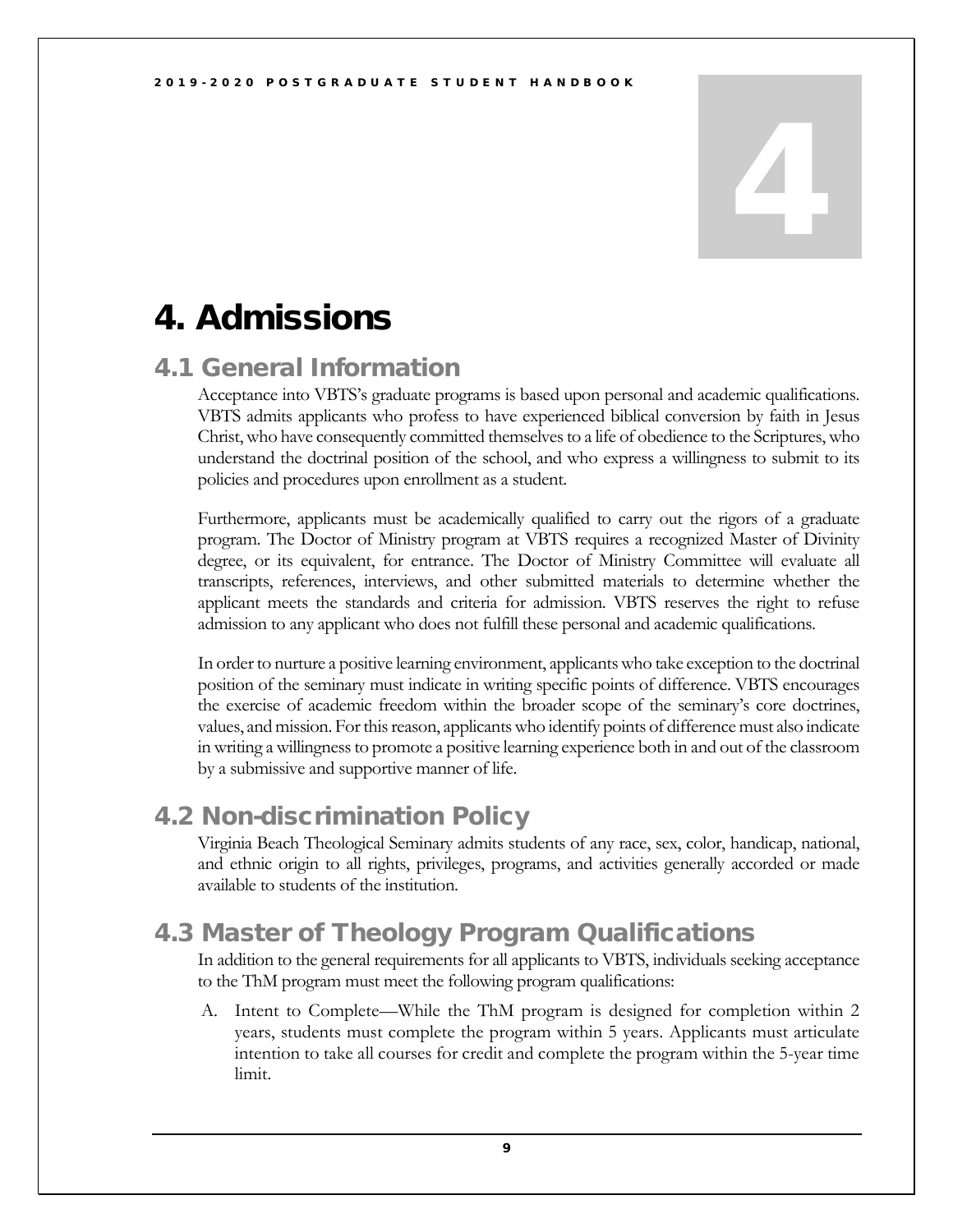- B. Qualification for Ordained Ministry—Applicants need not be ordained but must fulfill the qualifications for ministry as articulated in 1 Timothy 3. In keeping with this criterion, the ThM program is available only to men.
- C. Graduate Education—Applicants must hold a traditional M.Div. degree.
	- 1. A traditional M.Div. degree is, for the purpose of application to the ThM program, defined as a completed graduate ministerial degree designated as a Master of Divinity degree, and which reflects not less than 80 credit hours of earned academic credit at the Master's level on the transcript, of which at least 12 credit hours reflect Greek language study, 12 credit hours reflect Hebrew language study, and 9 credit hours reflect the study of Systematic Theology.
	- 2. Transcripts of the completed Master of Divinity should reflect a cumulative GPA of 3.0 or higher. Applicants with a GPA below 3.0 may apply for admissions: applicants accepted without the minimum GPA will begin the program on academic probation.

#### Application

Individuals seeking admission to the ThM program must complete the application for admission available at [www.vbts.edu](http://www.vbts.edu/). In addition to confirming the general qualifications listed above, applicants will be asked to provide the following:

- A. A written testimony of personal conversion by faith in Jesus Christ.
- B. A written account of personal commitment to a ministry of teaching and/or preaching.
- C. An affirmation indicating understanding and agreement to abide by the Student Code of Conduct.
- D. An affirmation indicating substantial agreement with the Biblical Foundations Statement.
- E. Endorsement from a local church affirming that the applicant fulfills the biblical qualifications for pastoral ministry.
- F. Academic, Professional, and Pastoral References.
- G. Official transcripts of all undergraduate and graduate education.
- H. A copy of a thesis or major research paper completed during the Master of Divinity program which demonstrates competence in written composition, research, and use of the English language.

#### Interview

All applicants will be scheduled for an interview to confirm qualifications and readiness for the ThM program.

#### Transfer of Credit

Applicant may contact the Registrar to request a transfer of credit from another institution to VBTS. A maximum of 6 credits of comparable coursework from an accredited institution may be transferred into the program. In order to qualify, courses proposed for transfer of credit must (1)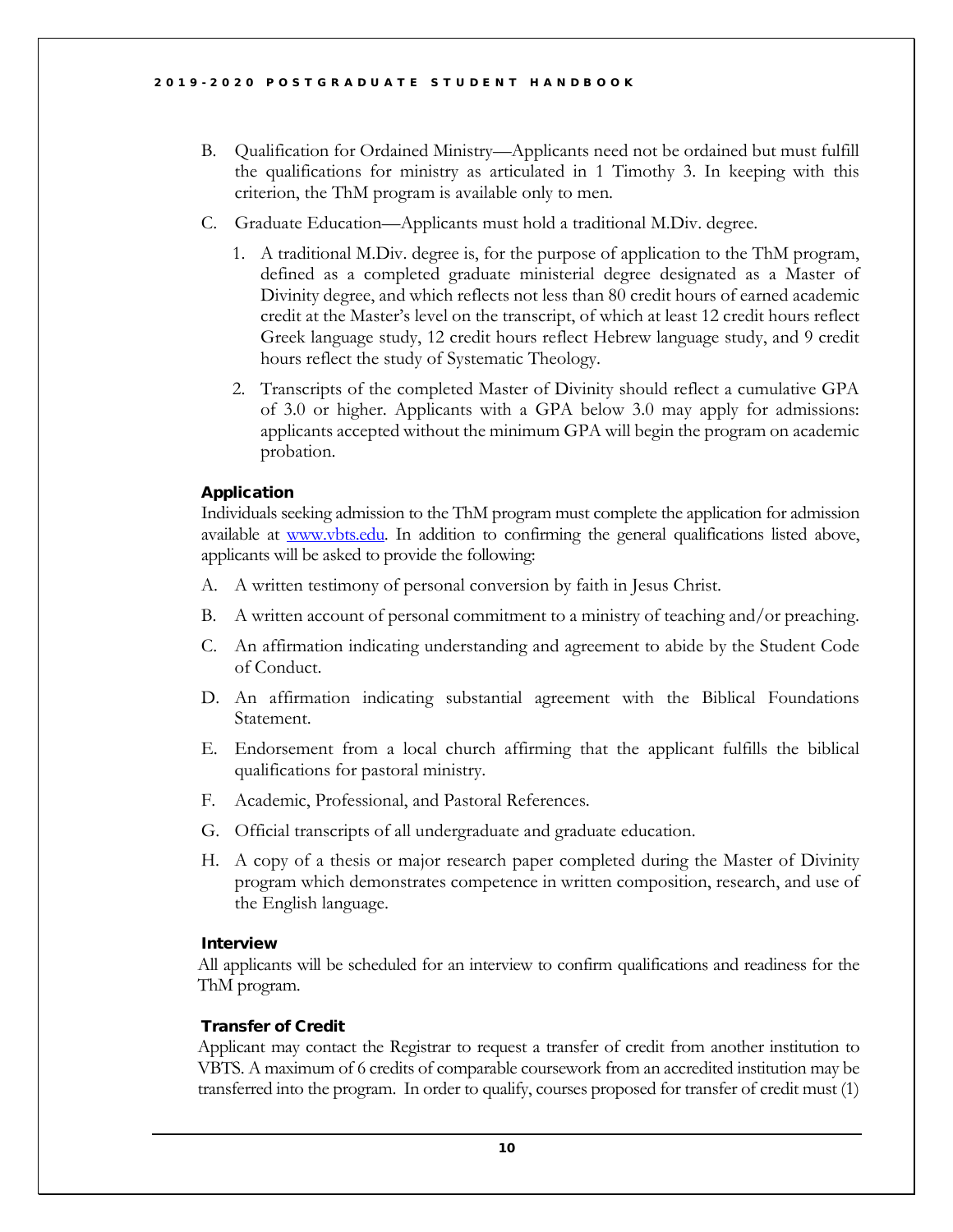be postgraduate level courses, (2) be earned from an accredited institution, (3) display a 3.0 GPA or higher on the transcript, and (4) evidence content comparable to the curriculum requirement it is intended to satisfy.

#### Acceptance

The purpose of the application and interview is to establish the qualifications and suitability of the applicant for postgraduate study in general, as well as the readiness of the applicant for ThM studies in particular. Although Virginia Beach Theological Seminary seeks to train qualified individuals, the Seminary is not obligated to admit any applicant to the program, even if qualifications are demonstrated. In addition to the criteria listed above, admission to the ThM program is conditioned by considerations which take into account the best interests of the student body and objectives of the institution.

# <span id="page-15-0"></span>4.4 Doctor of Ministry Program Qualifications

In addition to the general admission requirements for all applicants to VBTS, Individuals seeking acceptance to the DMin program must meet the following program qualifications:

- A. Intent to Serve—Applicants must articulate intention to serve the body of Christ in a vocational teaching or preaching ministry.
- B. Intent to Complete—Applicants must articulate intention to take all courses for credit and complete the program within the 6-year time limit.
- C. Qualification for Ordained Ministry—Applicants need not be ordained but must fulfill the qualifications for ministry as articulated in 1 Timothy 3. In keeping with this criterion, the Doctor of Ministry program is available only to men.
- D. Graduate Education—Applicants must hold a traditional M.Div. degree, or its equivalent.
	- 1. A traditional M.Div. degree is, for the purpose of application to the DMin program, defined as a completed ministerial degree which reflects not less than 80 credit hours of earned academic credit at the Master's level on the transcript, of which at least 6 credit hours reflect Greek language study, 6 credit hours reflect Hebrew language study, and 9 credit hours reflect the study of Systematic Theology.
	- 2. M.Div. equivalency is, for the purpose of application to the DMin program, defined as a completed Master's degree in the area of ministry or biblical studies, and which, in combination with other ministerial or biblical studies at the Master's level, is able to display the following in the form of academic transcripts: 80 credit hours of earned academic credit at the Master's level, including 6 credit hours of Greek language study, 6 credit hours of Hebrew language study, and 9 credit hours of study in the field of Systematic Theology.
	- 3. Transcripts of master's level study should reflect a cumulative GPA of 3.0 or higher. Applicants with a GPA below 3.0 may apply for admission; applicants accepted without the minimum GPA will begin the program on academic probation.
	- 4. Students who hold a completed master's degree in area of biblical studies or ministry but who have not completed coursework equivalent to the M.Div. degree may apply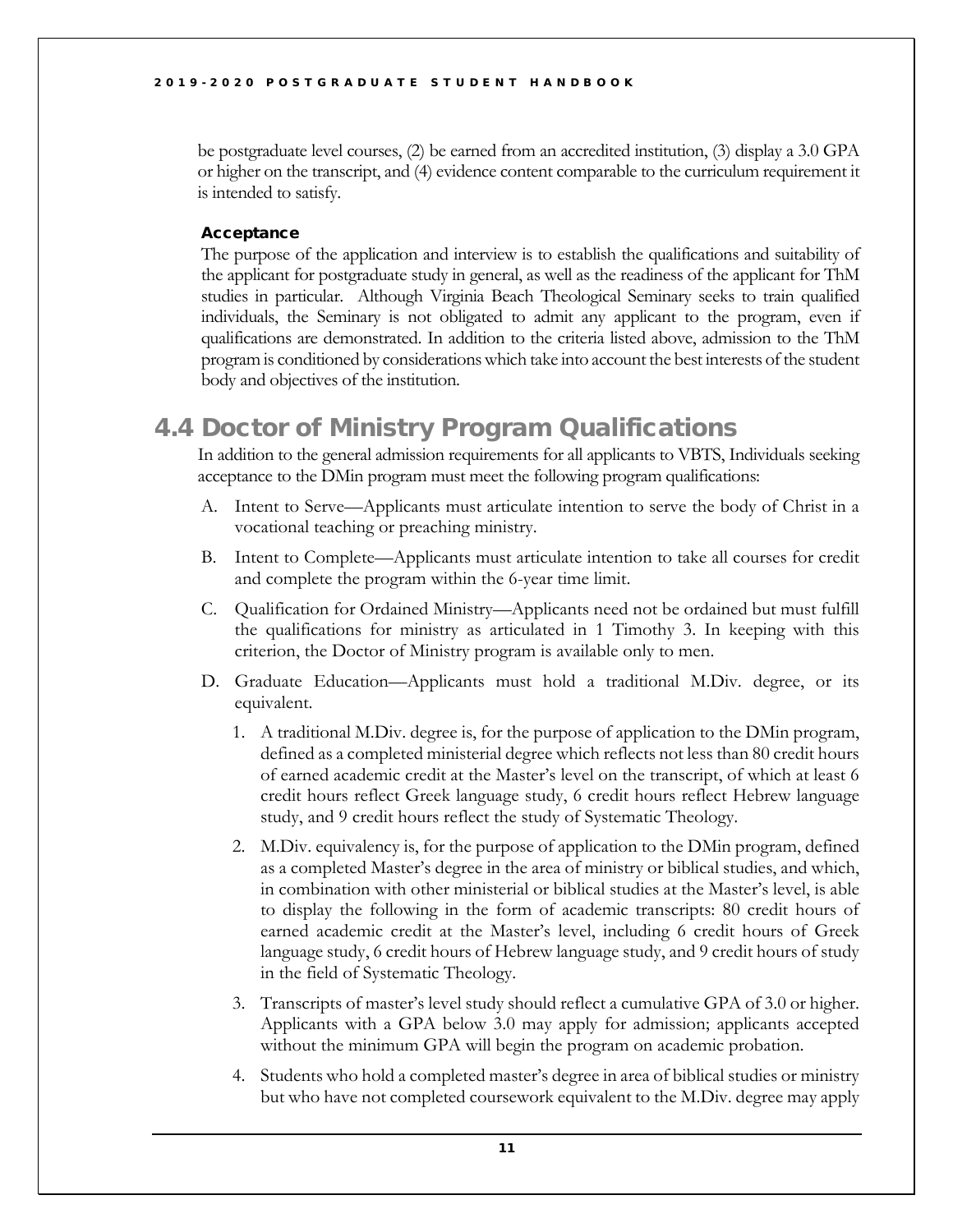for a provisional acceptance to the program. Provisional acceptance to the DMin program is available to students who engage in a recommended program of study leading to the completion of M.Div. equivalency requirements. For students who receive a provisional acceptance, a full acceptance to the DMin program is contingent upon the completion of these studies. For more information regarding how an applicant may receive provisional acceptance, please contact the Academic Dean.

E. Ministry Experience—Applicants must have completed at least 3 years of preaching or teaching experience subsequent to completion of the Master of Divinity (or its equivalent).

#### Application

Individuals seeking admission to the DMin program must complete the application for the Doctor of Ministry in Expository Preaching, available at [www.vbts.edu](http://www.vbts.edu/). In addition to confirming the general qualifications listed above, applicants will be asked to provide the following:

- A. A written testimony of personal conversion by faith in Jesus Christ.
- B. A written account of personal commitment to a ministry of teaching and/or preaching.
- C. An affirmation indicating understanding and agreement to abide by the Student Code of Conduct.
- D. An affirmation indicating substantial agreement with the Biblical Foundations Statement.
- E. Endorsement from a local church affirming that the applicant fulfills the biblical qualifications for pastoral ministry.
- F. Academic, Professional, and Pastoral References.
- G. Official transcripts of all undergraduate and graduate education.
- H. A copy of a thesis or major research paper completed during the Master of Divinity program (or equivalent) which demonstrates competence in written composition, research, and use of the English language.

#### Interview

All applicants will be scheduled for an interview with the Doctor of Ministry Committee to confirm qualifications and readiness for the DMin program.

#### Transfer of Credit

Applicant may contact the Registrar to request a transfer of credit from another institution to VBTS. A maximum of 6 credits of comparable coursework from an accredited institution may be transferred into the program. In order to qualify, courses proposed for transfer of credit must (1) be post-graduate level courses, (2) be earned from an accredited institution, (3) display a 3.0 GPA or higher on the transcript, and (4) evidence content comparable to the curriculum requirement it is intended to satisfy.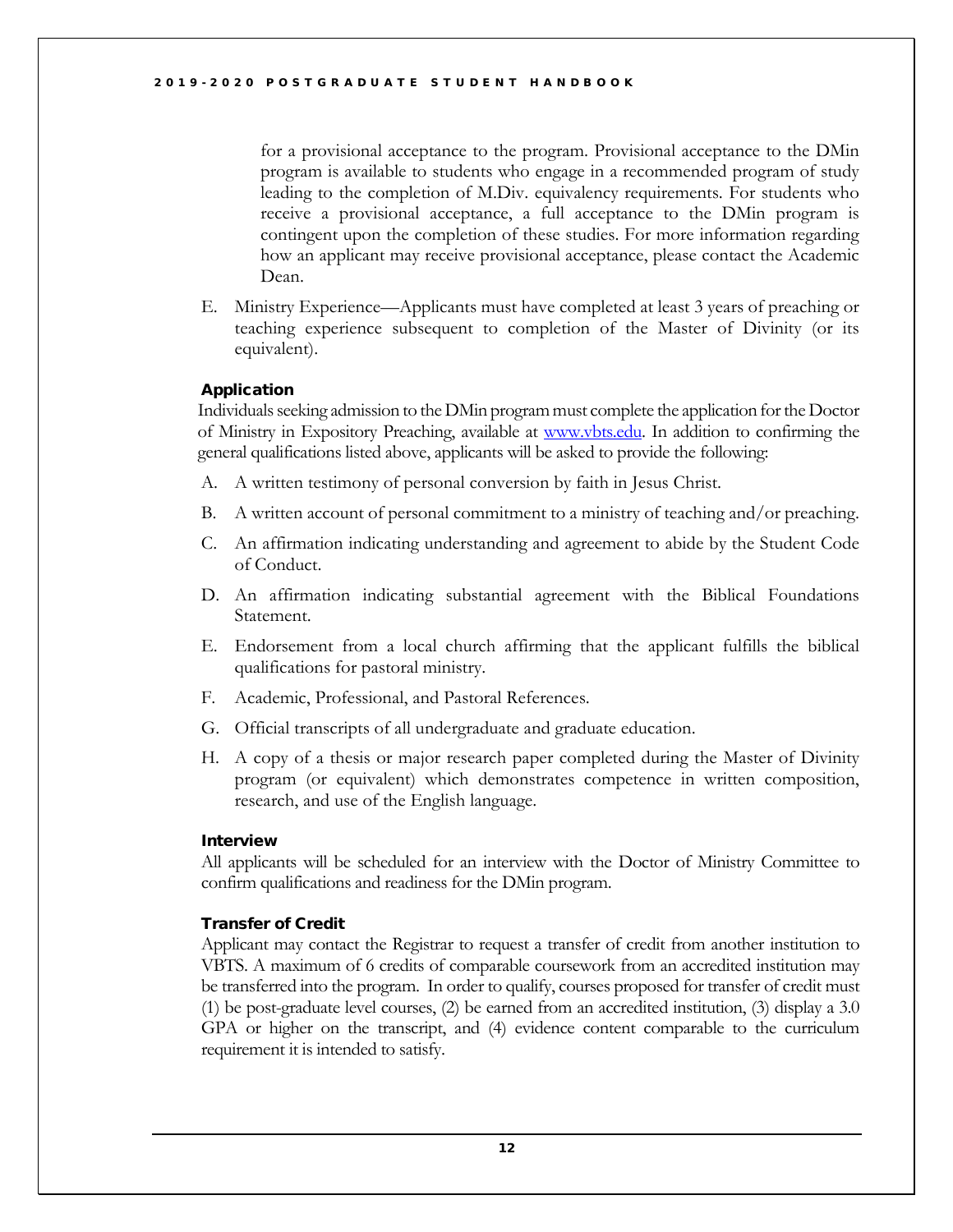#### Acceptance

The purpose of the application and interview is to establish the qualifications and suitability of the applicant for post-graduate study in general, as well as the readiness of the applicant for DMin studies in particular. Although Virginia Beach Theological Seminary seeks to train qualified individuals, the Seminary is not obligated to admit any applicant to the program, even if qualifications are demonstrated. In addition to the criteria listed above, admission to the DMin program is conditioned by considerations which take into account the best interests of the student body and objectives of the institution. All decisions to admit applicants to the DMin program are at the discretion of the Doctor of Ministry Committee.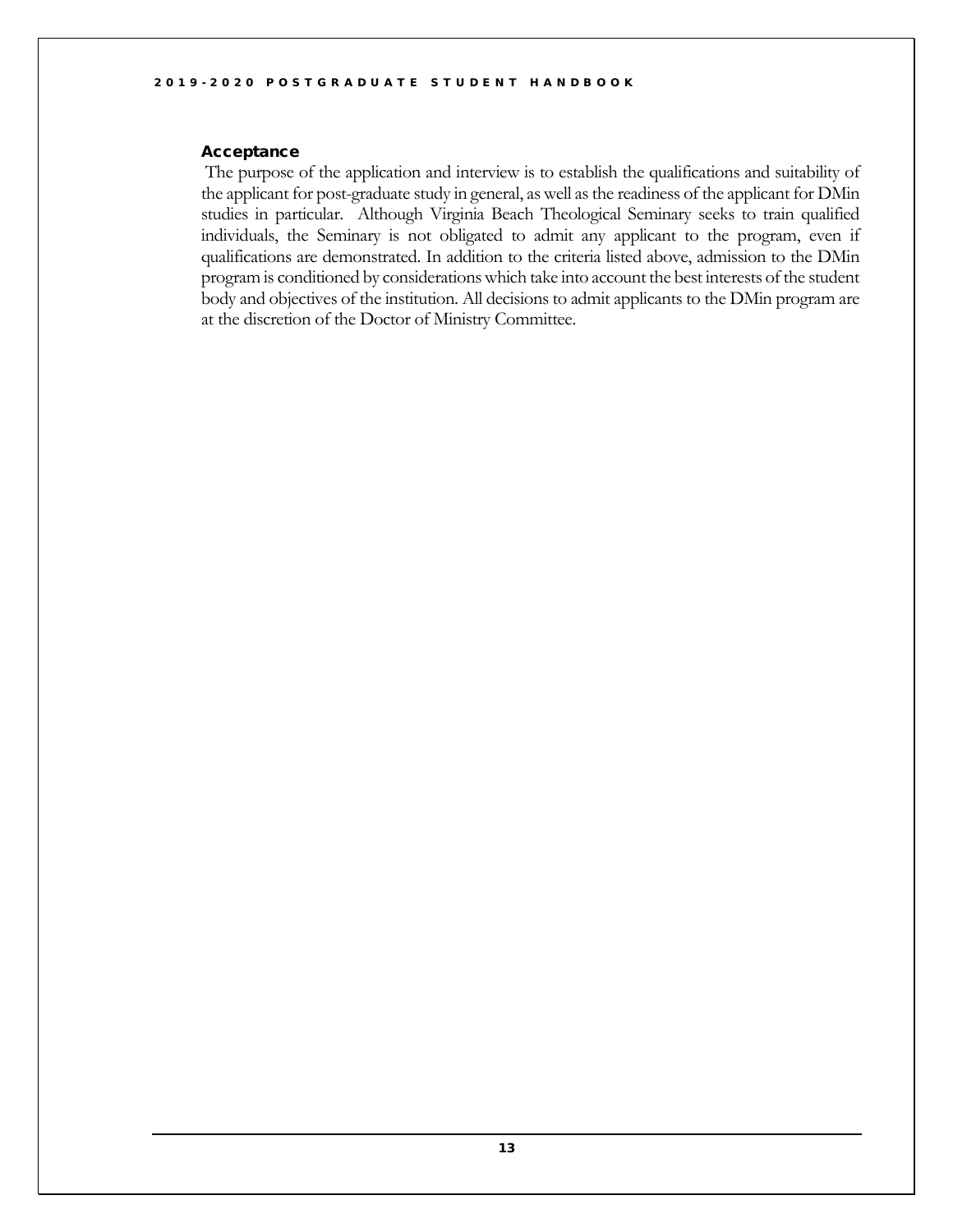# <span id="page-18-0"></span>5. Enrollment

# <span id="page-18-1"></span>5.1 Qualifications

Each student in the ThM and DMin programs will maintain the qualifications prerequisite for program acceptance. This includes fulfillment of the biblical qualifications for ministry. In keeping with this requirement, a student who is separated from his wife will not be permitted to continue enrollment in the program. See "Program Qualifications" above.

# <span id="page-18-2"></span>5.2 Progress

In order to remain enrolled in a postgraduate program, students must demonstrate progress in the program leading to graduation. See "Academic Requirements" below.

# <span id="page-18-3"></span>5.3 Student Code of Conduct

See Student Handbook, "Code of Conduct."

# <span id="page-18-4"></span>5.4 Grade Point Average

A minimum cumulative GPA of 3.0. See "Academic Policies" below.

# <span id="page-18-5"></span>5.5 Withdrawal from Enrollment

Students who wish to withdraw from Virginia Beach Theological Seminary must:

- A. Indicate to the Registrar intent to withdraw as a student from the seminary.
- B. Complete the Student Exit survey available in Populi's Dashboard.
- C. Return security access key fob to the seminary's office.
- D. Return all resources borrowed from the library. Sources not returned to the library will be billed to the student's account.
- E. Fulfill all financial obligations to the seminary.

Students who fulfill the withdrawal procedure will be in good standing with the seminary. Students who do not complete the withdrawal procedure will not have access to their academic transcripts until the withdrawal procedure has been successfully completed.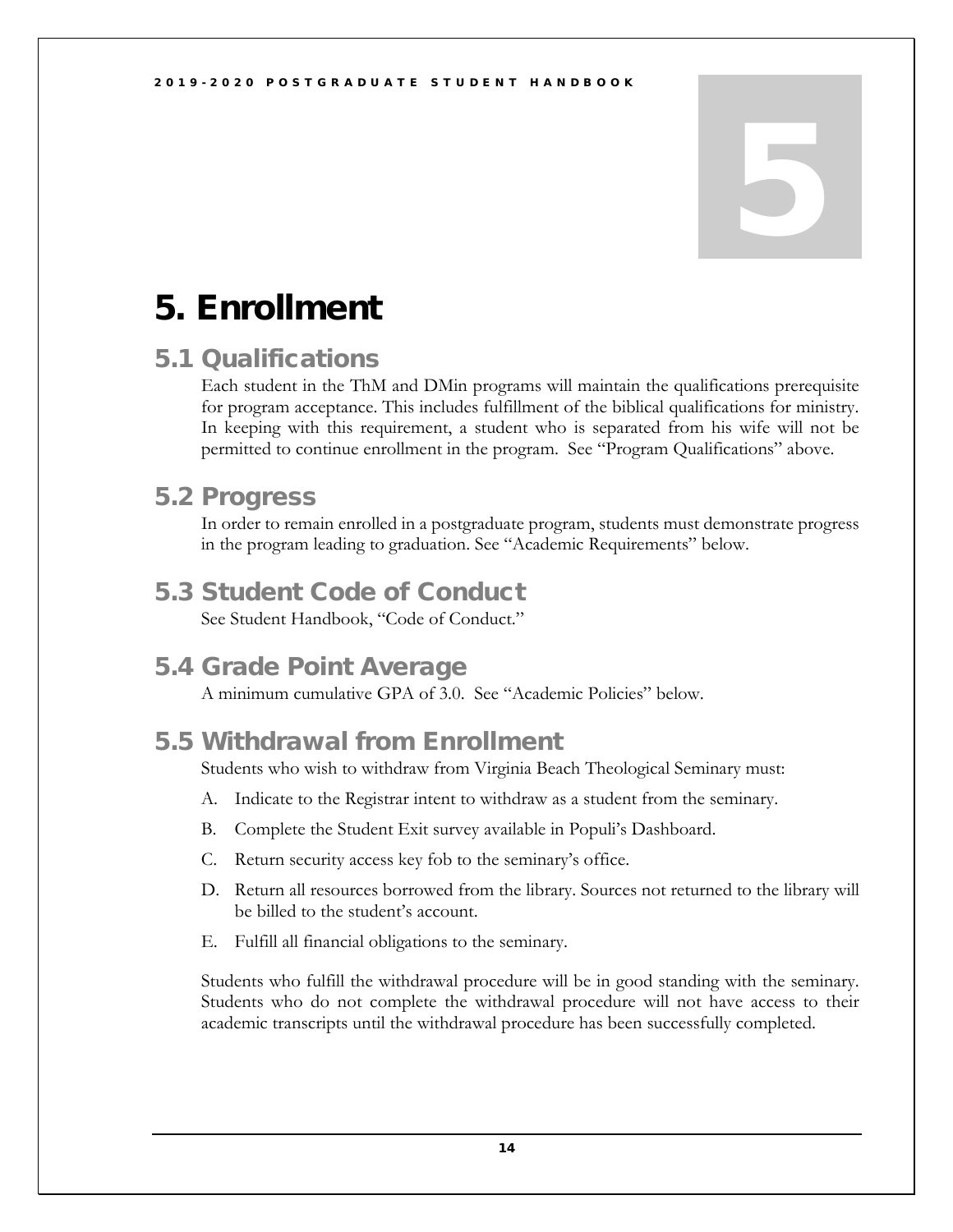# <span id="page-19-0"></span>6. Academic Policies

## <span id="page-19-1"></span>6.1 Academic Term: Master of Theology Program

The ThM program is delivered in six consecutive terms. Each term is 14 weeks in duration.

### <span id="page-19-2"></span>6.2 Academic Term: Doctor of Ministry Program

All courses in the DMin program are administered within the 14-week spring and fall academic terms. The first day of the academic term is the first day of each DMin course, and the final day of the academic term is the final day of each DMin course. The 14 weeks of each course will consist of 3 elements: (1) a specified number of weeks for preparatory work, (2) one week of residential instruction on the campus of VBTS, and (3) the remaining weeks in the academic term for the completion of coursework.

## <span id="page-19-3"></span>6.3 Orientation

Orientation for postgraduate students is provided in an online format. Completion of the orientation is required of all postgraduate students within 30 days of enrollment of the first course of the program. Alumni of VBTS, being well-informed on many aspects of the seminary, will be required to complete an abbreviated version of orientation.

## <span id="page-19-4"></span>6.4 Academic Advising

All new students enrolled in a postgraduate degree program must meet individually with the Academic Dean prior to the beginning of the first term of enrollment. During this interview a Graduation Plan will be discussed and developed. Students will meet with the Dean again each year to review progress in the Graduation Plan and make adjustments as necessary.

# <span id="page-19-5"></span>6.5 Academic Preparation

Since the rigors of academic work at the postgraduate level are both challenging and rewarding, students are encouraged to consider the following:

- A. Theological study is a spiritual discipline requiring absolute dependence upon the Holy Spirit.
- B. Investigation of Bible content, theological concepts, church history, and training in the biblical languages should result in a greater appreciation and enjoyment of the eternal God.
- C. Students should have a reliable computer, a good word processor that will handle Greek and Hebrew fonts. A bibliographic database (such as Zotero), can be a useful tool for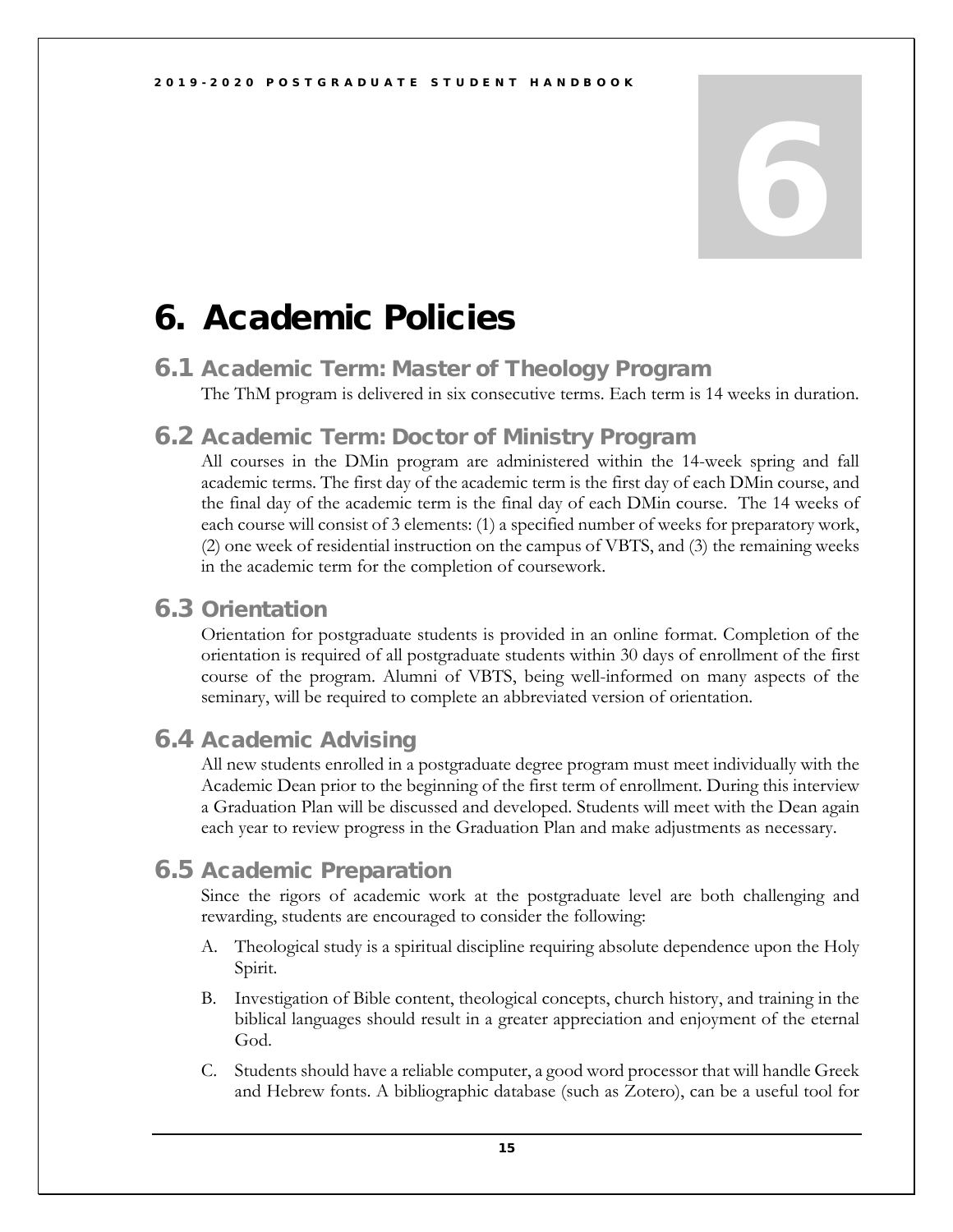expediting the process of research. For the purposes of writing and research, the student should have the most recent edition of Kate Turabian's, A Manual for Writers, which should be followed in conjunction with the VBTS Guidelines for Papers, Theses, and Final Projects.

### <span id="page-20-0"></span>6.6 Course Registration

Each semester students will be given an opportunity to register for classes in the upcoming term. Since early registration facilitates textbook ordering and decisions on course offerings, students are encouraged to finalize their schedules and care for financial obligations in a timely manner.

#### <span id="page-20-1"></span>6.7 Registration Changes

#### Adding a Course

A student may add a class within the first five days of the fall or spring term. Class additions must be initiated in writing by the student with the Registrar and approved by the course professor and finalized by the Academic Dean.

#### Course Withdrawal

Students may drop a class by completing a Course Withdrawal form (available in Populi). The following course withdrawal policies apply:

- A. A student may drop a course without penalty by the end of the first week of a class. The student will receive a 100% refund of tuition and fees, and no mark will appear on the student's transcript.
- B. A student may withdraw from a course by the end of the second week of a class. The student will receive a 50% refund of tuition and fees, and the student's transcript will be marked with a "W" (withdrawn) for the course.
- C. A student may withdraw from a course after the end of the second week only until the end of the fifth week of a class. The student will receive a 0% refund of tuition and fees. The student's transcript will be marked with a "WP" (withdrawn passing) or "WF" (withdrawn failing) for the course.
- D. A student may not withdraw from a course after the end of the fifth week of a class. If the student does not fulfill course obligations, the student will receive a grade in accordance with the class syllabus and the VBTS grading policy. The student will not be eligible to receive any refund for tuition and fees. A student may not change registration status during this period.

### <span id="page-20-2"></span>6.8 Course Attendance

The Master of Theology and the Doctor of Ministry in Expository Preaching are residential degree programs. Doctor of Ministry courses are delivered in a concentrated 5-day module format. The nature of the course content and delivery is such that course objectives cannot be sufficiently achieved unless classroom attendance is carefully maintained. Similarly, Master of Theology courses are seminar based; attendance at all sessions is critical for the presentation and interaction necessary for the fulfillment of course objectives.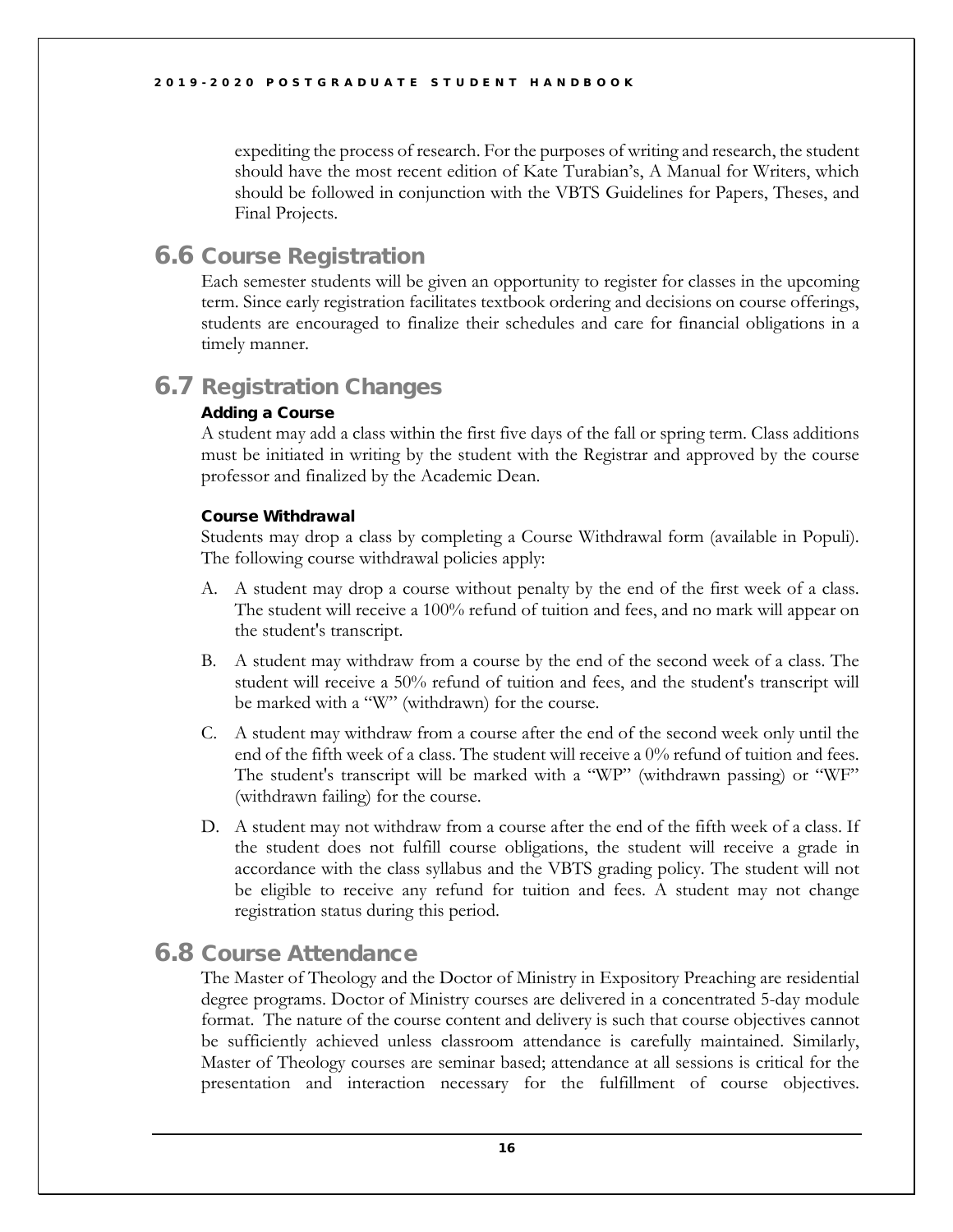Consequently, students are required to attend all course sessions in their entirety in order to receive a passing grade for the course.

#### <span id="page-21-0"></span>6.9 Course Schedule

Fall modules will normally meet the 4th week of September; Spring modules will normally meet the 2nd week of February. Please consult the seminary website for the scheduled dates of each course.

## <span id="page-21-1"></span>6.10 Academic Progress

The Academic Dean will prepare a Graduation Plan for each student in the DMin program. The purpose of the Graduation Plan is to map the student's history and trajectory of progress. Although the Graduation Plan can be adjusted to accommodate the changing circumstances of a student, the student must demonstrate that progress in the program is sufficient to ensure graduation within the time limitations of the program.

## <span id="page-21-2"></span>6.11 ThM Grading

The following grading scale is applied for all academic requirements for the Master of Theology Program:

| $\mathsf{A}$ | 96-100      | Outstanding work: superior achievement of course objectives    |
|--------------|-------------|----------------------------------------------------------------|
| $A -$        | 94-95       |                                                                |
| $B+$         | 92-93       | Good work: commendable achievement of course objectives        |
| -B           | 89-91       |                                                                |
| $B-$         | 87-88       |                                                                |
|              | $C+85-86$   | Acceptable work: satisfactory achievement of course objectives |
|              | $C = 81-84$ |                                                                |
|              | $C - 79-80$ |                                                                |
|              | D+ 77-78    | Minimal work: marginal achievement of course objectives        |
| D            | 72-76       |                                                                |
|              | $D- 70-71$  |                                                                |
| $\mathbf{F}$ | $0 - 80$    | Failure: unacceptable work                                     |

ThM students must maintain a 3.0 GPA in the program. Students who carry a GPA of less than 3.0 will be placed into the academic probation process, as described in the Catalog.

ThM Students must achieve a 3.0 cumulative GPA to graduate.

### <span id="page-21-3"></span>6.12DMin Grading

The following grading scale is applied for all academic requirements for the Doctor of Ministry Program:

| A 96-100    | Outstanding work: superior achievement of course objectives |
|-------------|-------------------------------------------------------------|
| $A - 94-95$ |                                                             |
| $B+92-93$   | Good work: commendable achievement of course objectives     |
| B 89-91     |                                                             |
| B-87-88     | Substandard work: below standard                            |
|             |                                                             |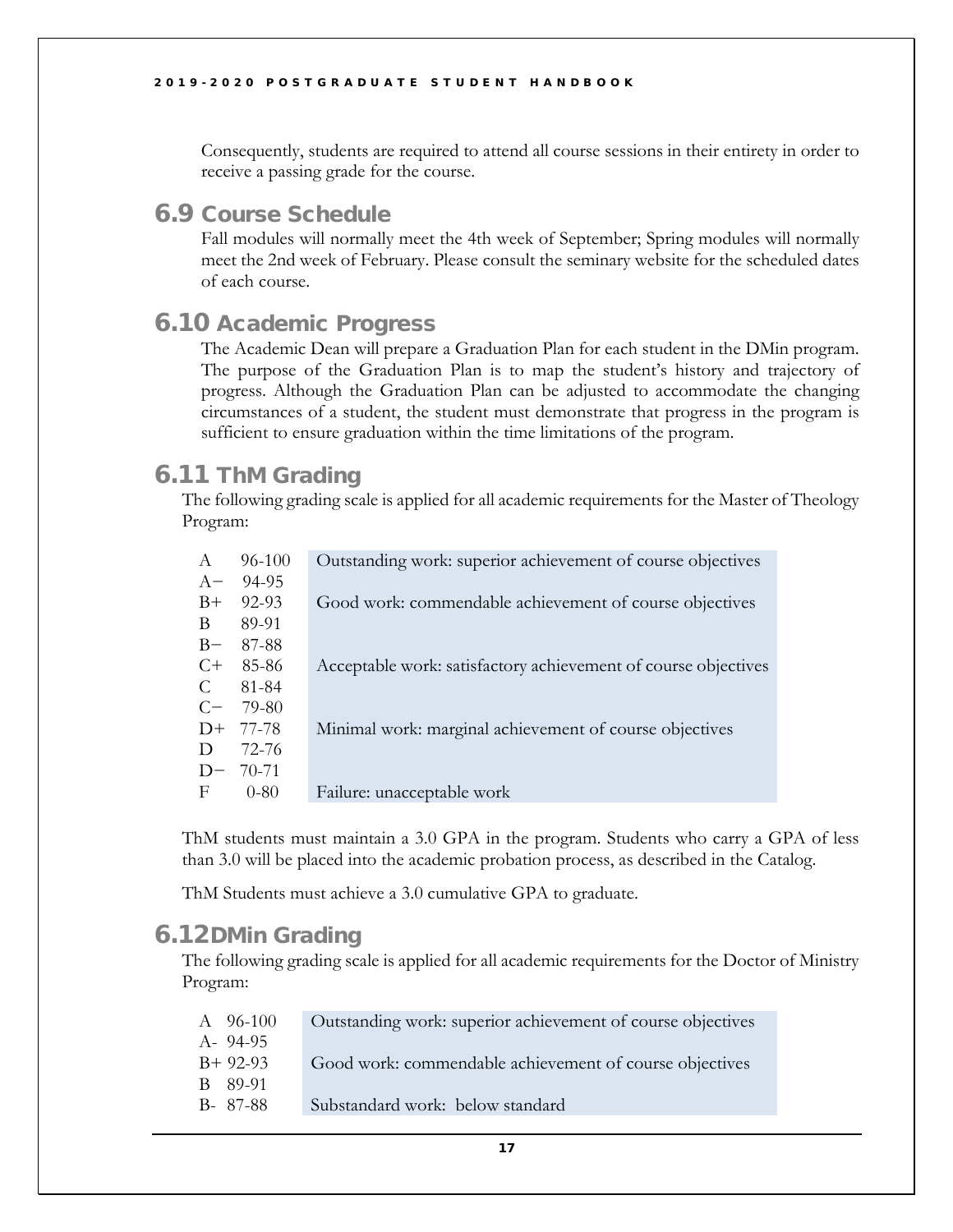| $C+85-86$ |                            |
|-----------|----------------------------|
| C 81-84   |                            |
| F 0-80    | Failure: unacceptable work |

The minimum grade for passing a Doctor of Ministry course is a B, with the exception of no more than two courses, which may receive a grade of C, C+, or B−. Course grades not attaining to this standard will be recorded as an F.

Students must maintain a 3.0 GPA in the program. Students who carry a GPA of less than 3.0 will be placed into the academic probation process, as described in the Catalog.

The minimum grade for passing the final project is a B.

Students must achieve a 3.0 GPA to graduate.

## <span id="page-22-0"></span>6.13 FERPA (Family Rights and Privacy Act)

The student may contact the Office of the Registrar at  $registrar@vbts.edu$  for the complete</u> policy regarding student records access. The Family Educational Rights and Privacy Act of 1974 (FERPA) affords students certain rights with respect to their education records. These rights are:

- A. The right to inspect and review the student's educational records within 45 days of the day the seminary receives a request for access. The student should submit to the registrar written requests that identify the record(s) he or she wishes to inspect. The Office of the Registrar will make arrangements for access and notify the student of the time and place where the records may be inspected.
- B. The right to request the amendment of the student's education records that the student believes is inaccurate or misleading. The student may ask the seminary to amend a record that he or she believes is inaccurate or misleading. He or she should write the Office of the Registrar, clearly identify the part of the record he or she wants changed and specify why it is inaccurate or misleading. If the seminary decides not to amend the record as requested by the student, the seminary will notify the student of the decision and advise the student of his or her rights for further appeal.
- C. The right to consent to disclosures of personally identifiable information contained in the student's education records, except to the extent the FERPA authorizes disclosure without consent. One exception, which permits disclosure without consent, is disclosure to school officials with legitimate educational interests. A school official is defined as a person employed by the seminary in an administrative, supervisory, academic, or support staff position (including law enforcement unit and health staff); a person or company with whom the seminary has contracted (such as an attorney, auditor, or collection agent); a person serving on the board of trustees; or a person assisting another school official in performing his or her tasks. A school official has a legitimate educational interest if the official needs to review an education record in order to fulfill his or her professional responsibility.
- D. The right to file a complaint with the U.S. Department of Education concerning alleged failures by the seminary to comply with the requirements of FERPA.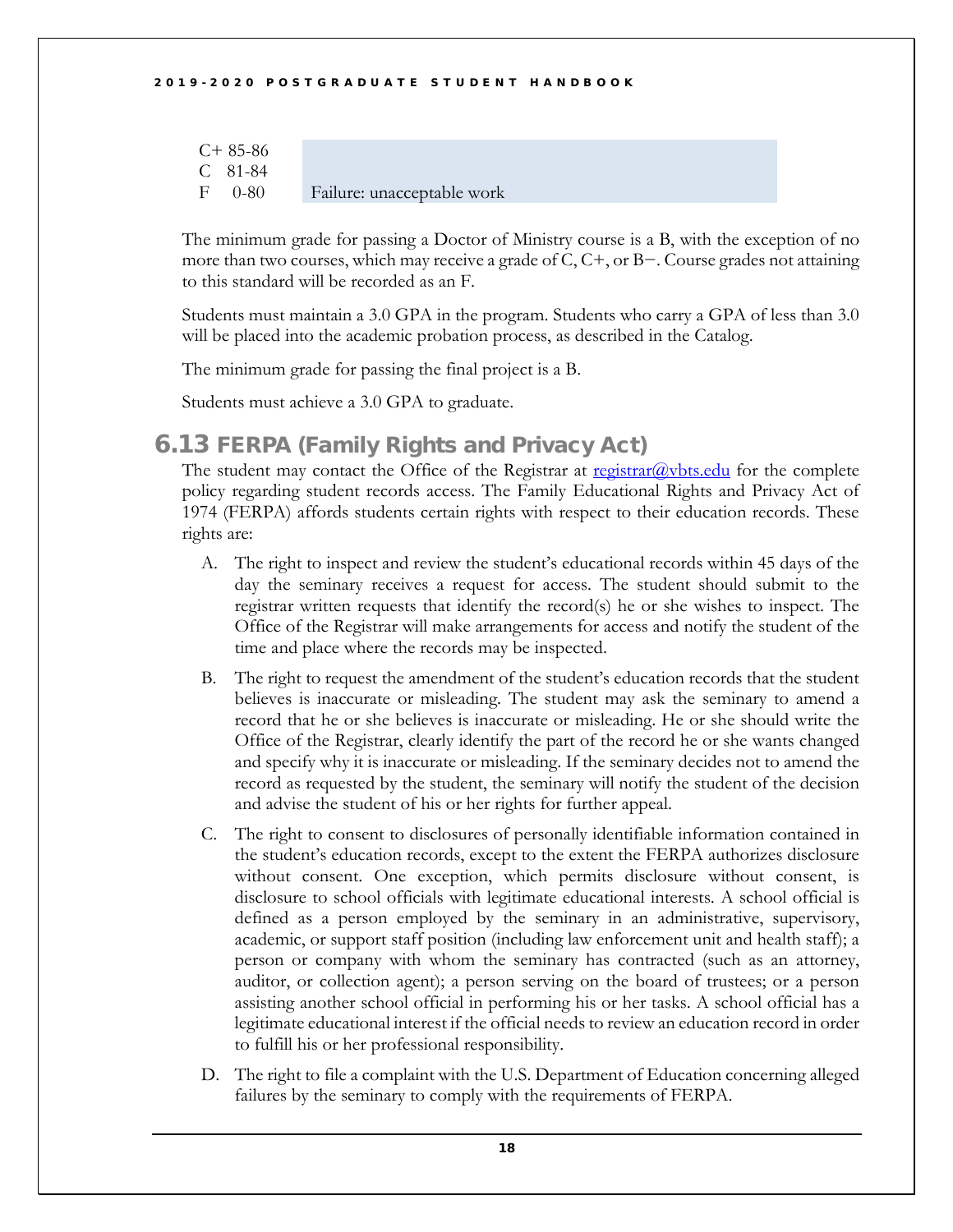E. The name and address of the office that administers FERPA is:

Family Policy Compliance Office U.S. Department of Education 400 Maryland Ave SW Washington, DC 20202-4605

### 6.14 Academic Integrity and the Academic Honor Code

<span id="page-23-0"></span>Integrity is a critical element in VBTS's goal to "Sharpen Servants for Global Ministry." Since Scripture values the internal soundness of one's character, it is expected that every student will be committed to the highest level of integrity in the process of ministry preparation. Honesty in all aspects of seminary life is expected whether or not a student is asked to give an account of his or her actions. Students will pursue a path of academic honesty and moral purity in every aspect of study (reading, research, writing, test taking) and in all opportunities of accountability (i.e., reporting the completion of assignments). Plagiarism, falsified reports, and other violations of academic honesty will be subject to discipline in accordance with the disciplinary procedures outlined in this handbook.

#### 6.15 Plagiarism

<span id="page-23-1"></span>VBTS is committed to integrity in all aspects of academics, including research and writing. Plagiarism is a breach of academic integrity. Plagiarism is the presentation of words, phrases, and/or ideas as originating with the author, when in fact such is not the case. Words, grammatical structures, and ideas which are not original to the author must be properly presented and documented.

The most obvious forms of plagiarism include the copying of entire works or sections of works, and presenting them as one's own work, or the submission of someone else's paper under one's own name. However, the most common forms of plagiarism do not involve the intent to steal the work of another; rather, they involve the lack of intent to properly credit the work of another. By means of this lack of intent, the student who plagiarizes may be credited for quality academic writing, when in fact this was accomplished by another.

Examples of plagiarism include:

- A. failure to use quotation marks to indicate direct quotations, even when the source is cited;
- B. failure to block larger direct quotations, even when source is cited;
- C. failure to cite a source that supplied wording;
- D. failure to cite a source that supplied an idea or method;
- E. failure to use one's own wording and/or phrasing in the paraphrasing of the work of another, even when the source is cited;
- F. use of the grammatical structure of another author. This is usually done by substituting particular words within a sentence of the original source. This may not be done under any circumstances, even when citing the source in a footnote.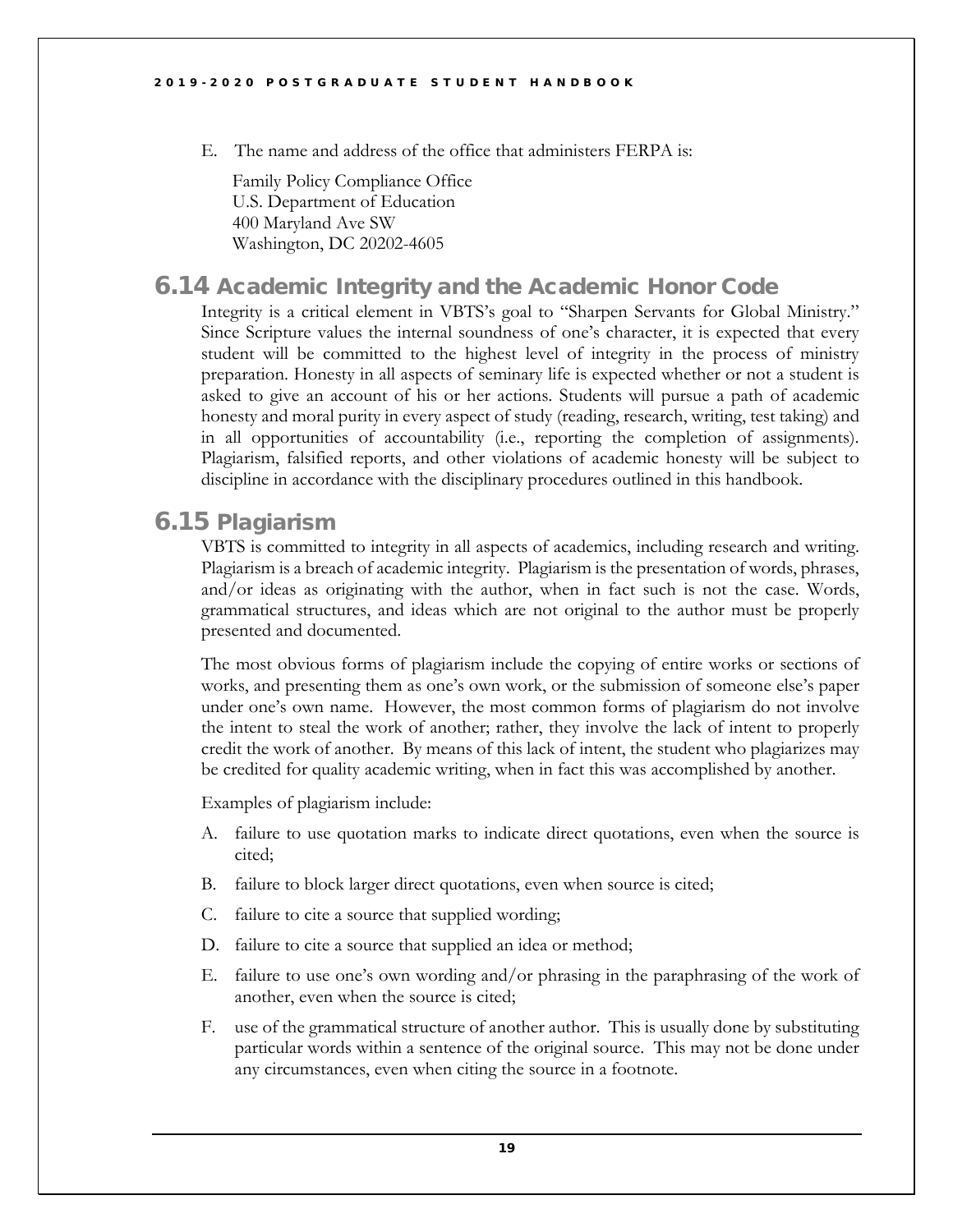Plagiarism, intentional or unintentional, is not tolerated at VBTS. All postgraduate students at VBTS hold a graduate degree, a universally recognized credential for academic competence. Therefore, all students admitted to the Doctor of Ministry program are regarded as competent for engaging in academic research and writing, understanding what plagiarism is, and knowing how to avoid plagiarism. Students who consider themselves deficient in this area will benefit from the review of research and writing methods provided in the seminary's Orientation, as well as from the seminary's Guidelines for Papers and Theses and Final Projects.

The penalty for plagiarism may include failure of the course. Intentional plagiarism is a violation of the student Code of Conduct, and as such, may result in academic suspension.

## 6.16 Unauthorized Distribution of Copyrighted Materials

<span id="page-24-0"></span>Virginia Beach Theological Seminary has developed and implemented written plans to effectively combat the unauthorized distribution of copyright materials by users of the institution's network, without unduly interfering with educational goals. VBTS students are required to respect applicable laws related to use of copyrighted material.

#### Technology Based Deterrents

As a technology-based deterrent, VBTS uses a next-generation firewall (NGFW), which has been configured to block Peer-to-Peer (P2P) file sharing on the network.

#### Mechanisms for Educating and Informing the Community

As a mechanism for educating and informing the community about appropriate versus inappropriate use of copyrighted material, VBTS asks all students in New Student Orientation to complete training in the seminary's Learning Management System on their understanding of the following statement explaining the civil and criminal penalties for violation of Federal copyright laws  $(34 \text{ CFR } 668.43(a)(10)(ii))$ :

*Copyright infringement is the act of exercising, without permission or legal authority, one or more of the exclusive rights granted to the copyright owner under section 106 of the Copyright Act (Title 17 of the United States Code). These rights include the right to reproduce or distribute a copyrighted work. In the file-sharing context, downloading or uploading substantial parts of a copyrighted work without authority constitutes an infringement.*

*Penalties for copyright infringement include civil and criminal penalties. In general, anyone found liable for civil copyright infringement may be ordered to pay either actual damages or "statutory" damages affixed at not less than \$750 and not more than \$30,000 per work infringed. For "willful" infringement, a court may award up to \$150,000 per work infringed. A court can, in its discretion, also assess costs and attorneys' fees. For details, see Title 17, United States Code, Sections 504, 505. Willful copyright infringement can also result in criminal penalties, including imprisonment of up to five years arid fines of up to \$250,000 per offense.* 

For more information, please see the website of the U.S. Copyright Office at [www.copyright.gov](http://www.copyright.gov/), especially their FAQ's at [www.copyright.gov/help/faq](http://www.copyright.gov/help/faq).

Additionally, VBTS asks all faculty and staff to read and understand the following article posted in Populi's Shared Folder - "Reproduction of Copyrighted Works by Educators and Librarians" (written by the United States Copyright Office).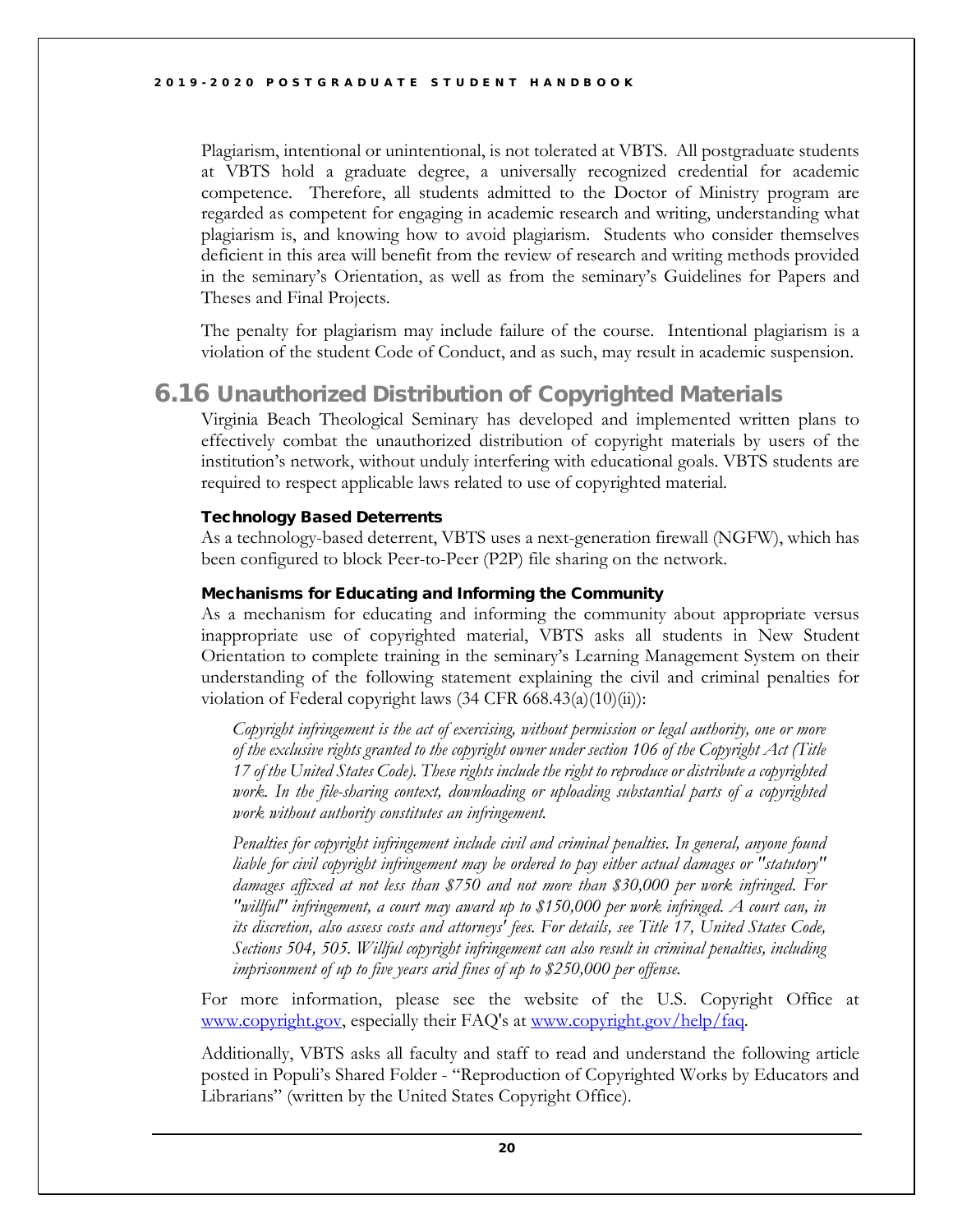#### Procedures for Handling Unauthorized Distribution of Copyrighted Material

The procedures for handling unauthorized distribution of copyrighted material are as follows: If it becomes clear that a student or staff member has been distributing copyrighted materials without authorization, the administration will follow a 3-step procedure.

- A. The student or staff member will have to complete retraining on his or her understanding of appropriate versus inappropriate use of copyrighted material.
- B. If infractions continue after retraining, the administration will proceed to counseling.
- C. If infractions continue after retraining and counseling, the student will be subject to a range of disciplinary action, including and up to expulsion. The employee will be subject to a range of disciplinary action, including and up to termination of employment.

#### Biennial Review of the Effectiveness of Plan, Procedures, and Deterrents

The institution's designated technology officer will conduct a biennial review the effectiveness of the school's plans to combat the unauthorized distribution of copyrighted materials by users of the institution's network. The assessment criteria used in the review will include, but not be limited to, the following:

- A. Determining the number of DMCA (Digital Millennium Copyright Act) take-down notices received by the school for illegal activity on the school's network.
- B. Researching the availability and affordability of updated technology deterrents for implementation on the school's network.
- C. Considering the practices and procedures of other schools for prohibiting the unauthorized distribution of copyrighted material on their networks.
- D. Legal Alternatives for Downloading and Acquiring Copyrighted Materials
- E. Every two years, Virginia Beach Theological Seminary will, in consultation with the designated technology officer, conduct a biennial review of legal alternatives for downloading or otherwise acquiring copyrighted material. The results of this review will be posted in the Shared Folder in the Files section of the school's Learning Management System, so that all students can access it. One recommended site for students to legally acquire copyrighted material is the following - <http://www.educause.edu/legalcontent>.

### 6.17 Student Academic Freedom

<span id="page-25-0"></span>Students are entitled to full freedom in research and in publication of their results. In light of this privilege they should at all times be accurate, exercise appropriate restraint, show respect for the opinions of others, and, where appropriate, make every effort to indicate that they are not speaking for the seminary.

#### 6.18 Auditors

<span id="page-25-1"></span>Since the quality of the post-graduate class experience depends in part on student preparation for class, the seminary does not make provision for auditors in postgraduate courses.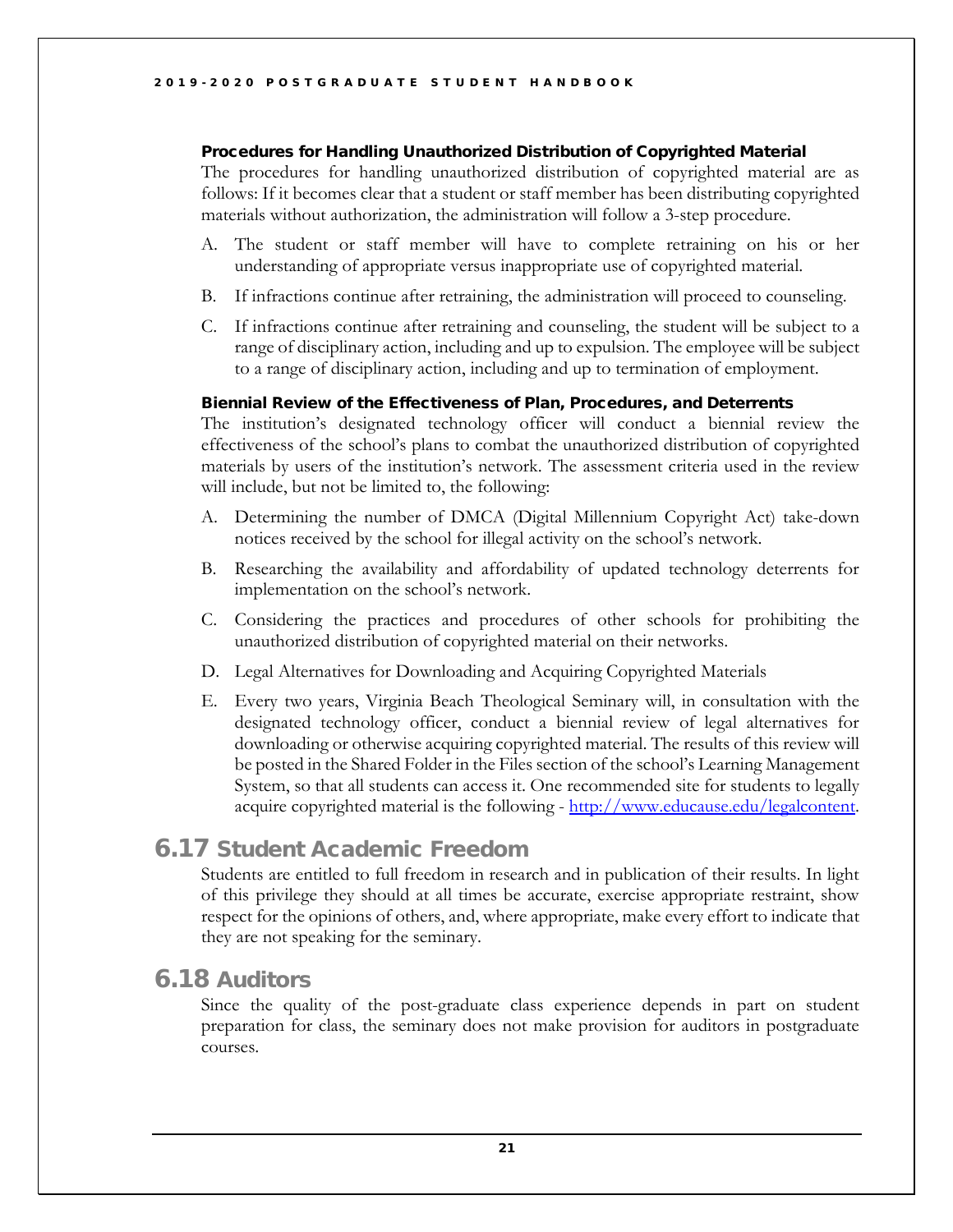## 6.19 Course Deadlines

<span id="page-26-0"></span>Papers and course requirements must be completed in accordance with the deadlines established in the course syllabus. Each professor will assess penalties for work submitted according to the established deadlines of the syllabus.

## 6.20 Incompletes

<span id="page-26-1"></span>In the event that a student encounters unforeseen and unpreventable circumstances which interfere with the completion of a course according to the schedule in the syllabus, a student may submit a request to the Administration for the course to be marked as Incomplete. This is done through the Request for Incomplete Status form in Populi. If approved, the Registrar will mark the student record as Incomplete. All courses marked by the Registrar as an Incomplete must be completed no later than the last day of the following academic term. Incomplete courses not completed within the parameters of the next academic term will be marked with an F by the Registrar.

## 6.21 Research Paper Policies and Guidelines

<span id="page-26-2"></span>Unless otherwise stipulated in the course syllabus, all papers submitted for course requirements must conform to the format of the current edition of Turabian, A Manual for Writers and VBTS's Guidelines for Writing: A Manual for Research Papers, ThM Theses, and Doctoral Final Projects. The physical copy of all written work, which is submitted for a grade in a given class, becomes the property of the professor, although, in most cases, it is returned to the student. The content and/or ideas of such documents, however, remain the intellectual property of the author and may not be copied or used without the permission of the author.

## 6.22 Academic Probation, Suspension, and Dismissal

<span id="page-26-3"></span>In the event that a student's grade point average drops below 3.0, the following process will be implemented:

The student will meet with the Academic Dean to assess the circumstances contributing to the semester grade point average dropping below 3.0. The Academic Dean will document the meeting and provide a written report to the Registrar. The Registrar will include the report in the student's file and will mark the student's grade report, Academic Probation.

If a student's semester grade point average drops below 3.0 a second consecutive semester, the student will be suspended from the program for a period of one year. The Registrar will include the report in the student's file and will mark the student's grade report, Academic Suspension. If the student desires to continue in the program, he will, at the end of the one year suspension, petition the faculty for Program Continuation (permission to continue in the program), and indicate to the faculty measures that have been taken to ensure a successful completion of the program. The decision of the faculty to approve or decline Program Continuation is final.

In the event that (1) a student in Academic Suspension declines to petition the faculty for Program Continuation, (2) the faculty declines to extend Program Continuation to a student in Academic Suspension or (3) the student's semester grade point average drops below 3.0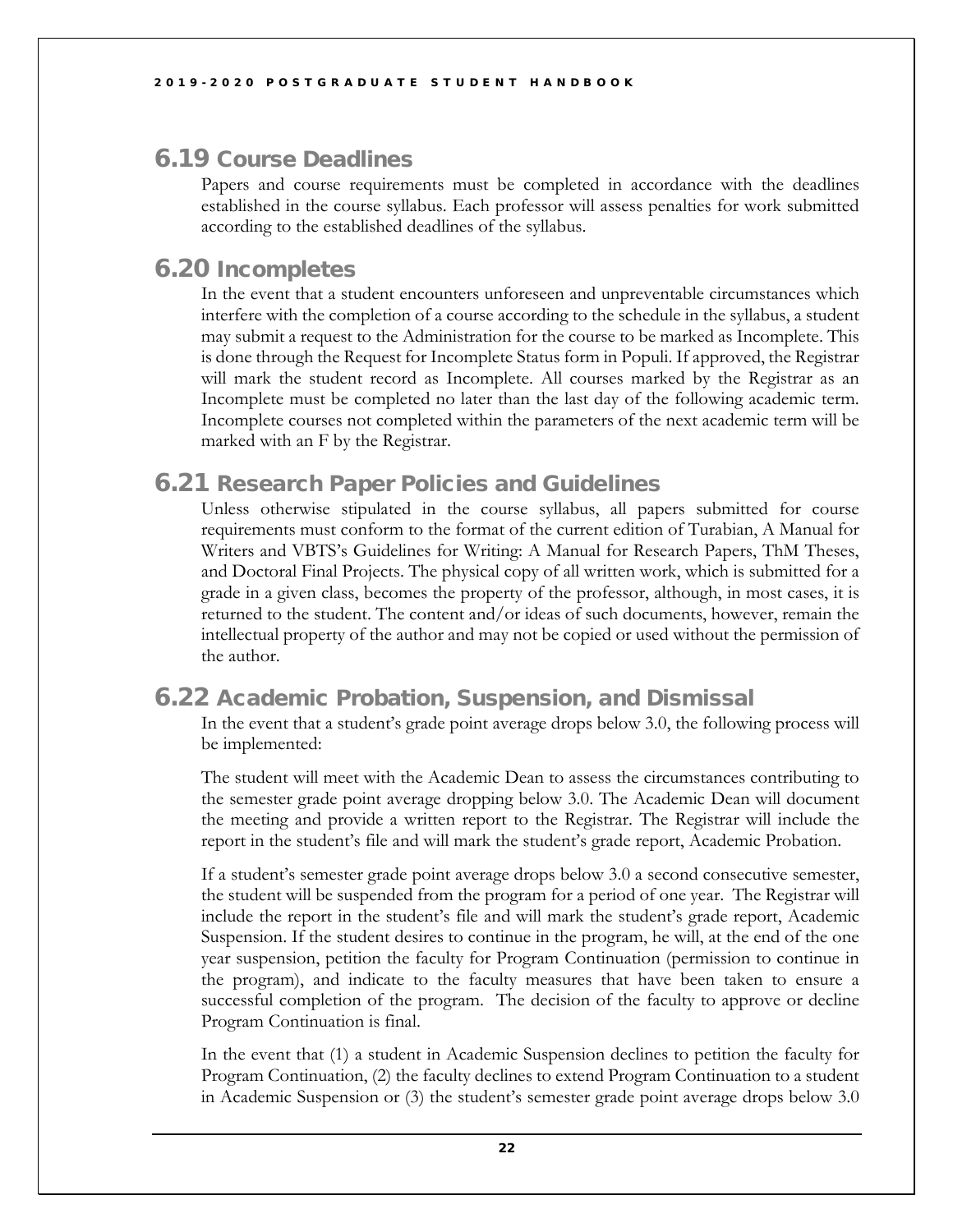for a third consecutive semester, the student will be dismissed from the program. The Registrar who will include the report in the students file and mark the student's grade report, Academic Dismissal.

#### 6.23 Reproduction of Course Material

<span id="page-27-0"></span>The reproduction and/or transmission of a course syllabus and course material by any means is prohibited unless express permission is granted by the professor. This applies also to video or audio recordings of a class. Brief quotations of course syllabi and content can be cited in written projects without the permission of the professor as long as they are properly referenced.

### 6.24 Recording Class Sessions

<span id="page-27-1"></span>With the approval of the course professor, students are welcome to record (audio or video) classes to supplement their own note taking and to facilitate their own mastery of the course content. In this situation, the student takes full responsibility for any recording. Such recordings may be used by the enrolled student for the purpose of fulfilling course objectives. Recordings of class sessions may not be distributed, made accessible on the internet or any form of media, or used for purposes other than fulfilling the objectives of the course.

## 6.25 Responsibility for Computer Technology

<span id="page-27-2"></span>Students using computer technology to complete class assignments must take full responsibility for their work and the operation and security of their technology. Assignment deadlines need not be adjusted for technology failures.

## 6.26 Electronic Devices

<span id="page-27-3"></span>Cell phones are to be silenced for class. Responding to calls when class is in session (except in the case of emergency) is not permitted. Similarly, texting, emailing, and other forms of personal communication are inappropriate when class is in session. Internet usage is supplied by the seminary to enhance the educational value of classroom; use of the internet for purposes not related to the class session is considered an inappropriate distraction and a lack of consideration for the learning community.

# 6.27 Exceptions from Course Policies

<span id="page-27-4"></span>It is not considered appropriate to request an exception from course policies for the sake of personal plans, or for circumstances which arise due to lack of preparation or planning. At the discretion of the professor, consideration may be taken for extended illness, injury, bereavement, or other extenuating circumstances that were unforeseen and unpreventable.

# 6.28 Degree Completion Time

<span id="page-27-5"></span>The Master of Theology program must be completed in 5 years. The Doctor of Ministry program must be completed within 6 years. The timeframe for the completion of a degree program begins with the first day of the first course taken at the VBTS that is applied to requirements of the degree program. The timeframe may not be suspended in the event that courses are not taken during one or more academic terms within the timeframe. In the event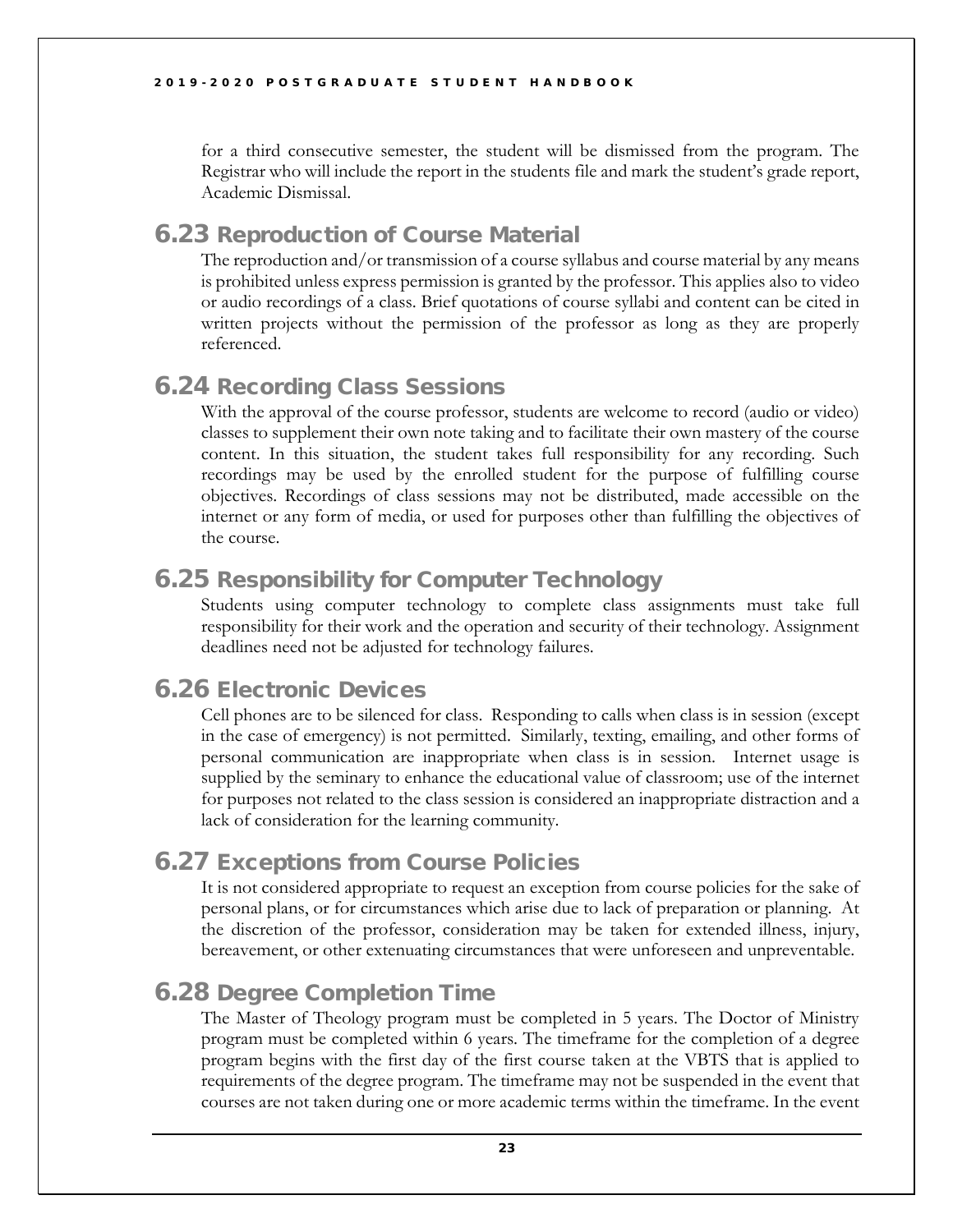of extenuating circumstances, a student may appeal in writing to the Academic Dean, who in turn will present the appeal to the faculty. The faculty will determine the outcome of all appeals regarding degree completion time.

#### 6.29 Graduation Requirements

<span id="page-28-0"></span>A student must complete the following prior to graduation:

- A. Complete all academic requirements, including the final project, within the time limitation;
- B. Complete the final project with a grade of B or higher.
- C. Submit the Intent to Graduate form (available in Populi);
- D. Give evidence of a saving faith relationship with the LORD Jesus Christ that manifests itself in godly character and conduct;
- E. Successfully complete all academic and program requirements with a minimum GPA of 3.0.
- F. Meet all financial obligations;
- G. Complete an exit interview with the Academic Dean or an exit survey as requested.
- H. Additionally, all graduates must have faculty recommendation and be approved for degree conferral by the VBTS Board of Trustees.

#### 6.30 Graduation Honors

<span id="page-28-1"></span>Graduation honors for the seminary's postgraduate programs are based on the following criteria:

- A. Cum laude (with honors) minimum cumulative grade point average of 3.75.
- B. Magna cum laude (with high honors) minimum cumulative grade point average of 3.85.
- C. Summa cum laude (with highest honors) minimum cumulative grade point average of 3.95.

Grades transferred from other institutions are not used in computing the cumulative grade point average.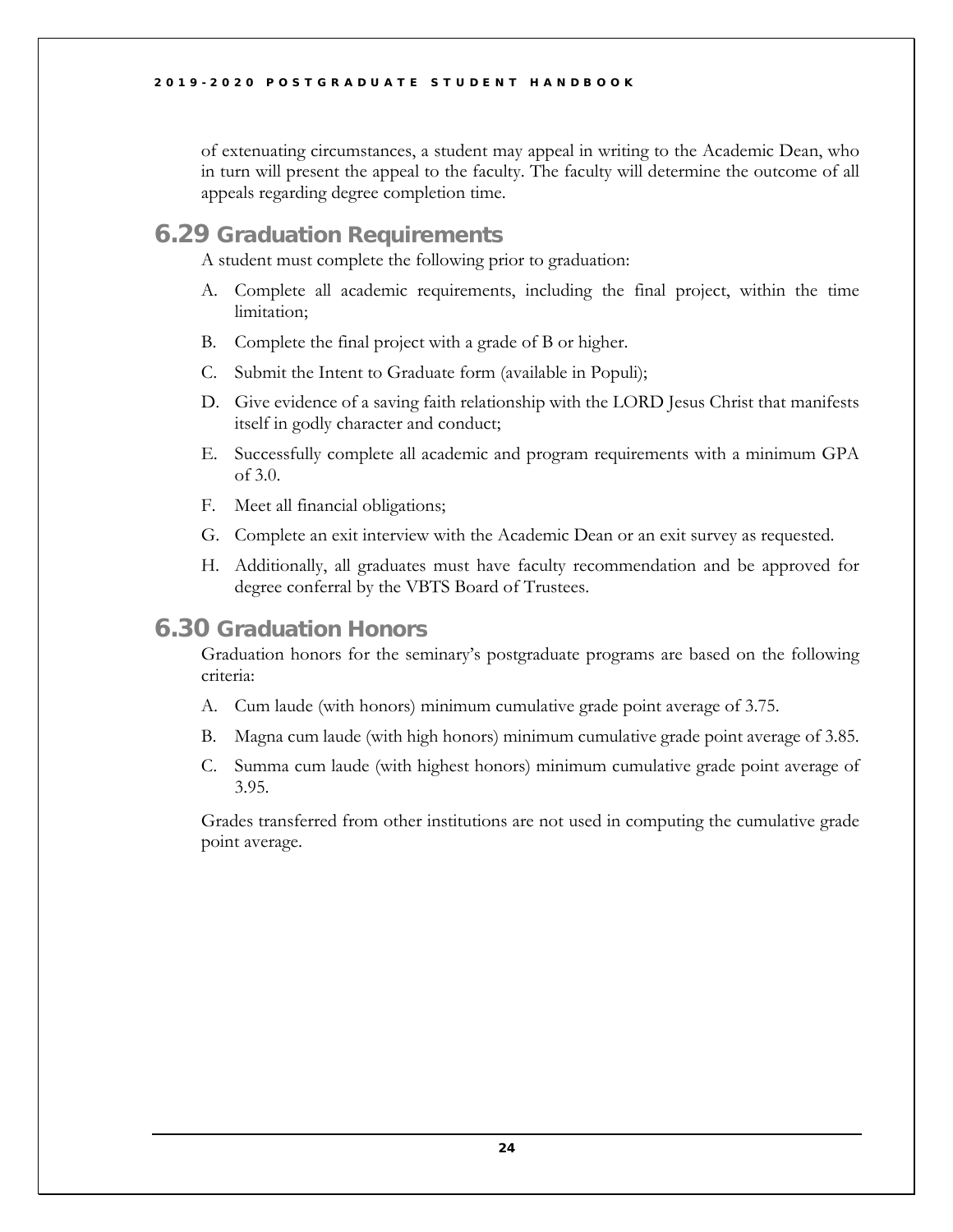# <span id="page-29-0"></span>7. Master of Theology Thesis

#### Purpose

The thesis is the capstone learning experience for the Master of Theology program. The purpose of the final project is to verify that the student has achieved the intended learning outcomes of the program and is able to implement what has been learned in the form of postgraduate academic research. Since the Master of Theology is an academic rather than a professional degree, the final project is intended to be applicable, directly or indirectly, to continuing studies in a terminal degree program.

#### **Objectives**

The objectives of the thesis are (1) to define a topic of study in the form of a question or problem within the field of program specialization, (2) to demonstrate conversant knowledge of relevant literature and argumentation, (3) to propose a solution to the question or problem, and (4) produce a persuasive argument in support of the solution through the use compelling evidence.

#### Topic

The curriculum of the Master of Theology focuses on one of three areas of specialization: Old Testament, New Testament, or Theology. The thesis will be dedicated to the research of a topic within the specialization and display the development of skills learned in the seminar and mentorship learning experiences.

#### **Oversight**

The Director of the ThM program will appoint a reading committee of VBTS faculty to provide oversight of the ThM thesis. The committee will consist of a thesis advisor, assistant reader, and form advisor. The primary faculty member of the discipline will serve as thesis advisor. The role of the thesis advisor is to provide the student with direction throughout the writing process leading to a completed thesis which demonstrates achievement of the ThM program learning outcomes. The role of the faculty reader is to complement the thesis advisor by providing a second opinion concerning the strength of evidence and coherence of argumentation presented in the thesis. The form advisor assists the thesis advisor by ensuring that the thesis meets the required presentation standard. The thesis advisor may also request the services of an accomplished scholar from another institution as specialist reader. The role of the outside reader is to provide the committee and the student with the value of an additional perspective.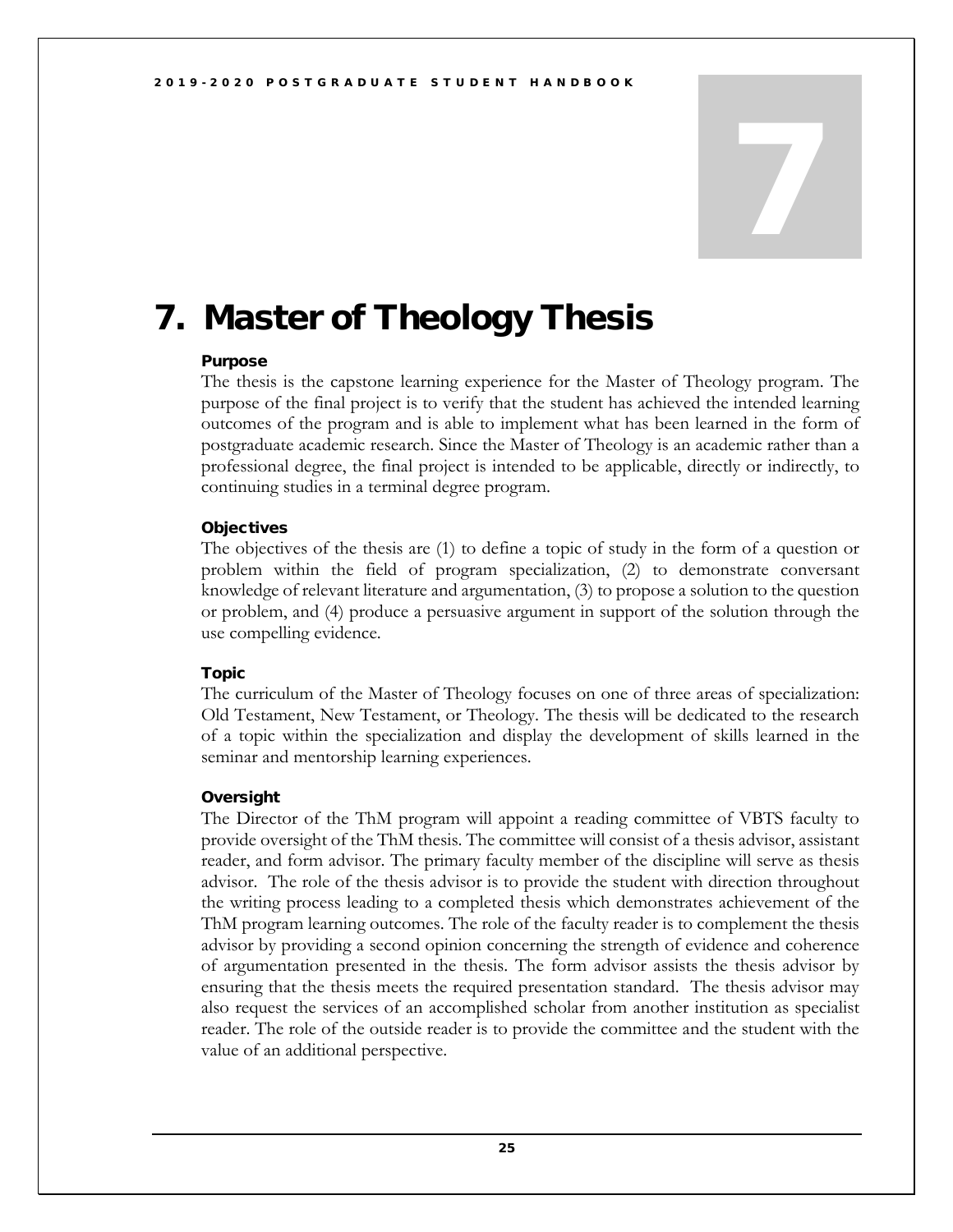#### Progress

Failure to meet any of the appointed deadlines may, at the discretion of the reading committee, result in (1) placing the student in a one-semester course continuation, or (2) course failure. Progress through the thesis is measured as the student advances through 4 phases:

#### *Phase 1—Prospectus*

The purpose of the *Seminar in Advanced Theological Research Methods* is to guide the student through the development of the thesis prospectus. The prospectus will provide justification for the topic and will include (1) an introduction to a research problem as situated within the context of the discipline, (2) a summarization of the current state of scholarship concerning the problem, (3) an introduction to relevant literature, and (4) conclude with a definitive thesis statement.

#### *Phase 2—Thesis 1 Seminar*

The Thesis 1 seminar entails research and composition leading to completion of the majority of the first draft of the thesis. Phase 1 includes the following steps:

Step 1—Conversion of Prospectus to Introduction. (5-7 pages, Sept 7).

Step 2—First draft of chapter 1 (15-25 pages, Oct 15)

Step 3—First draft of chapter 2 (15-25 pages, Nov 15)

Step 4—First draft of chapter 3 (15-25 pages, Dec 15)

#### *Phase 3—Thesis 2 Seminar*

The Thesis 2 seminar entails research and composition leading to completion of the first and second drafts of the thesis. Phase 2 includes the following steps:

- Step 5—First Draft of chapter 4 (Feb 15) in conjunction with entire rough draft (including front and back matter).
- Step 6—Committee Review and Response (March 1)

Step 7—Revised and Corrected Second Draft (Apr 1)

Step 8—Form Clearance (April 7)

- *Phase 4—Thesis Defense and Committee Affirmation*
	- Step 9—Thesis Defense (Apr 15). The student will provide an oral present and defend the argument of the thesis before a group of faculty, students, and guests invited by the thesis advisor.
	- Step 10—Final Thesis Revisions (Apr 22)

Step 11—Signatures of the Reading Committee (April 29)

#### Form

The thesis will be prepared according to the standards of the latest edition of Turabian, and the interpretation of Turabian as provided in the VBTS Guidelines for Paper, Theses, and Final Projects. The member of the reading committee serving as form advisor must provide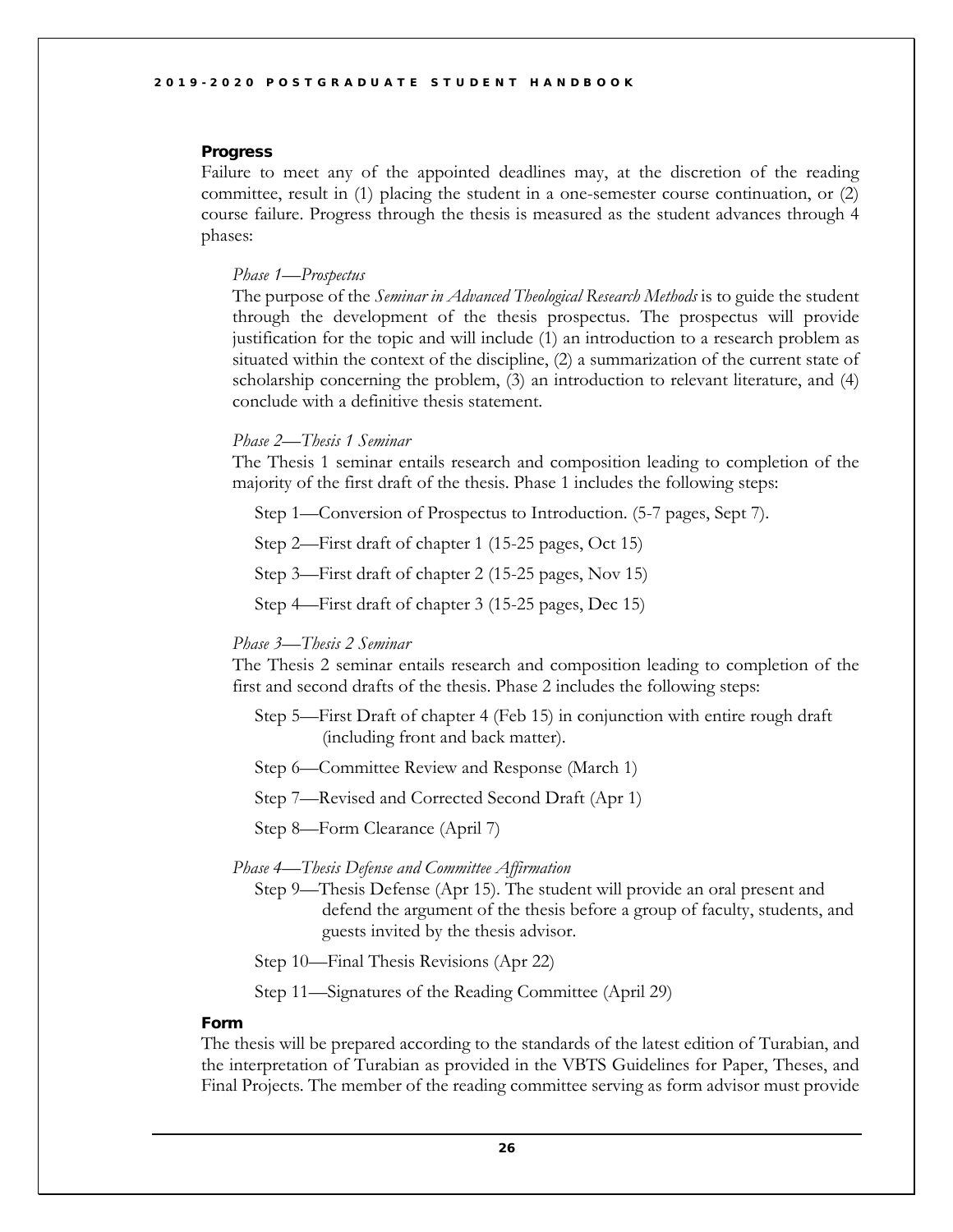final clearance of the thesis. Theses that do not receive form clearance from the form advisor will not be admitted to the thesis defense.

#### Printing and Binding

The librarian will assist the student in securing the services of a printer and binder. The appropriate fee will cover the expense of printing and binding two copies; additional copies may be procured at the student's expense. The first copy will be archived in the seminary library; the second will to the student. The student will also submit an electronic copy to the seminary librarian in pdf format.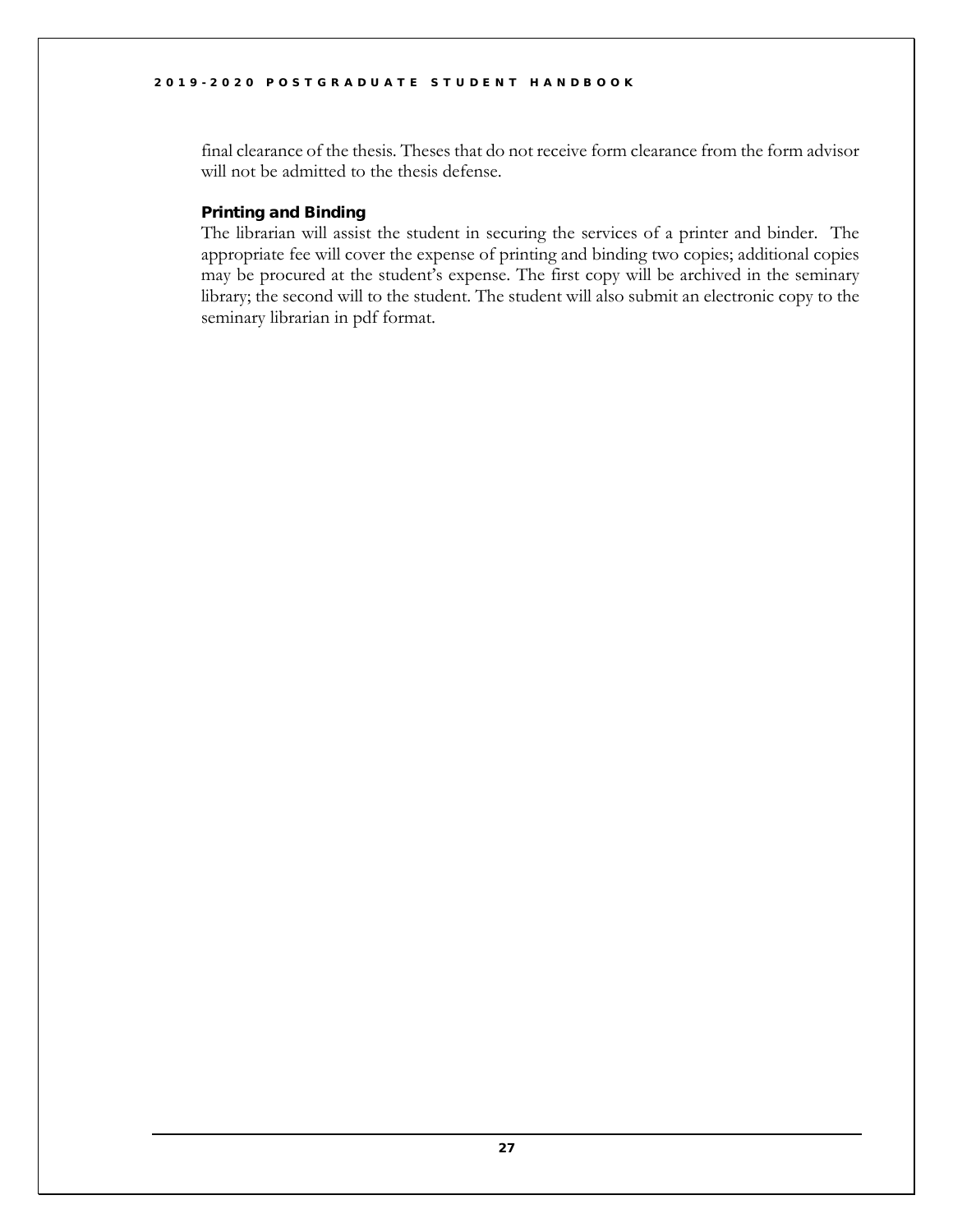# <span id="page-32-0"></span>8. Doctor of Ministry Final Project

#### Purpose

The final project is the capstone learning experience for the Doctor of Ministry program. The purpose of the final project is to verify that the student has achieved the intended learning outcomes of the program and is able to implement what has been learned in the context of the ministry in which he serves. Since the Doctor of Ministry in Expository Preaching is a professional degree, the final project is intended to be applicable, directly or indirectly, to the student's ministry of preaching.

#### Topic

The curriculum of the Doctor of Ministry in Expository Preaching is delivered through the seminary's three departments of education: the department of Christian Ministry and Communication, the department of Exegesis and Exposition, and the department of Systematic and Historical Theology. In keeping with these curricular divisions, the final project will be directed to a topic related to one of the following three categories of study:

- A. Ministerial. Topics in this category will entail an experimental study in a select aspect of expository preaching. Projects within this category seek to address a challenge or problem associated with the ministry of preaching, propose practical solutions, and verify the feasibility of solutions through implementation through testing and practice in a ministerial setting. Experimental research is correlated with relevant literature, resulting in an analysis and recommendation for future ministerial practice.
- B. Exegetical. Topics in this category engage in a targeted exegetical study. The study will demonstrate the student's ability to apply skills obtained in the program to research, evaluation, and application of a portion of the biblical text significant to the practice of expository preaching.
- C. Historical/Theological. Topics in this category engage in a targeted historical or theological study, the result of which will commend to the reader conclusions which inform the practice of expository preaching.

#### Progress

Progress through the final project is measured as the student advances through 15 steps in 3 phases:

#### *Phase 1—Candidacy*

A student may apply for candidacy if all required coursework is completed, or if presently enrolled in the final required course. The Candidacy phase extends from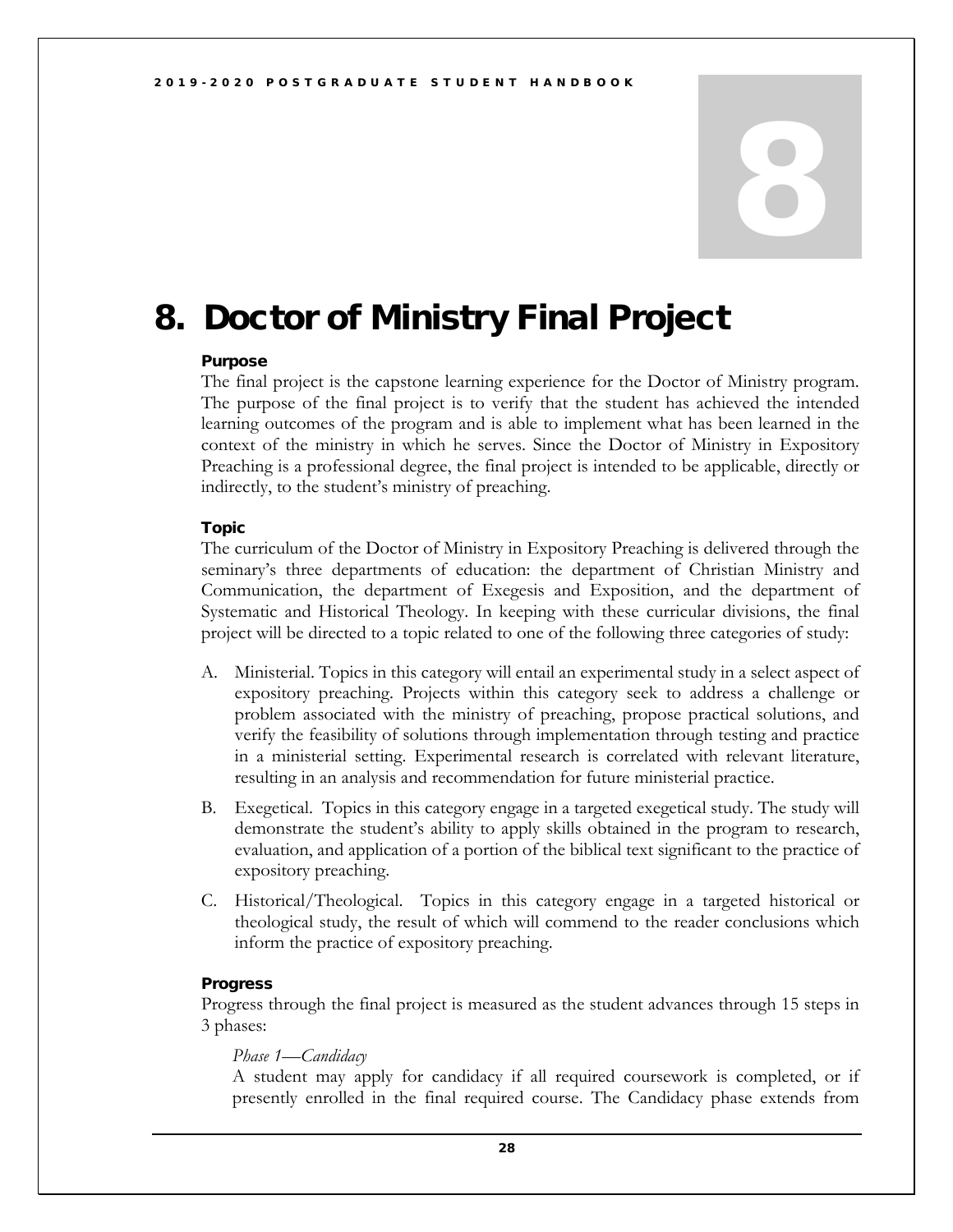#### 2019 - 2020 POSTGRADUA TE STUDENT HANDBOOK

January 1—July 31 of the year prior to the year of anticipated graduation, and includes the following steps:

- Step 1—Application for Candidacy, including declaration of intended area of writing. (Jan 1)
- Step 2—Formation of Final Project Committee, Assignment of Advisor (Feb 1)

Step 3—Submission of Topic and Abstract (May 1)

Step 4—Approval of Topic and Abstract (Jun 1)

Step 5—Submission of Proposal (Jul 1)

Step 6—Approval of Proposal (Jul 31)

Step 7—Confirmed Satisfaction of Pre-requisites for Candidacy (Jul 31)

- Completion of all coursework
- 3.0 Cumulative GPA
- Resolution of unresolved disciplinary issues
- Fulfillment of outstanding financial obligations

Step 8—Admission to Candidacy

Details concerning requirements for the topic, abstract, and proposal may be located in the seminary's Guidelines for Writing.

#### *Phase 2—Research and Composition*

The Research and Composition phase extends from August 1—December 31 of the year prior to the year of anticipated graduation, and includes the following steps:

Step 9—Enrollment in Final Project 1; completion of Introduction, which is chapter 1. (3 credit hours; Aug 1)

Step 10—Completion of draft for chapters 2, 3, and 4 of the final project. (Dec 1)

Step 11—Approval of chapters 2, 3, 4 by Form Reviewer (Dec 15)

#### *Phase 3—Drafting and Defense*

The Drafting and Defense phase extends from January 1—August 1 of the year prior to the year of anticipated graduation, and includes the following steps:

Step 12—Enrollment in Final Project 2; submission of first draft (Jan 1)

Step 13—Submission of second draft (Feb 1)

Step 14—Submission of corrected Draft (approved by Form Reviewer); Final Project Defense (Mar 1)

Step 15—Submission of Final Draft (Apr 1)

#### Project Length

The project (excluding front and back matter) must be 125–50 pages in length.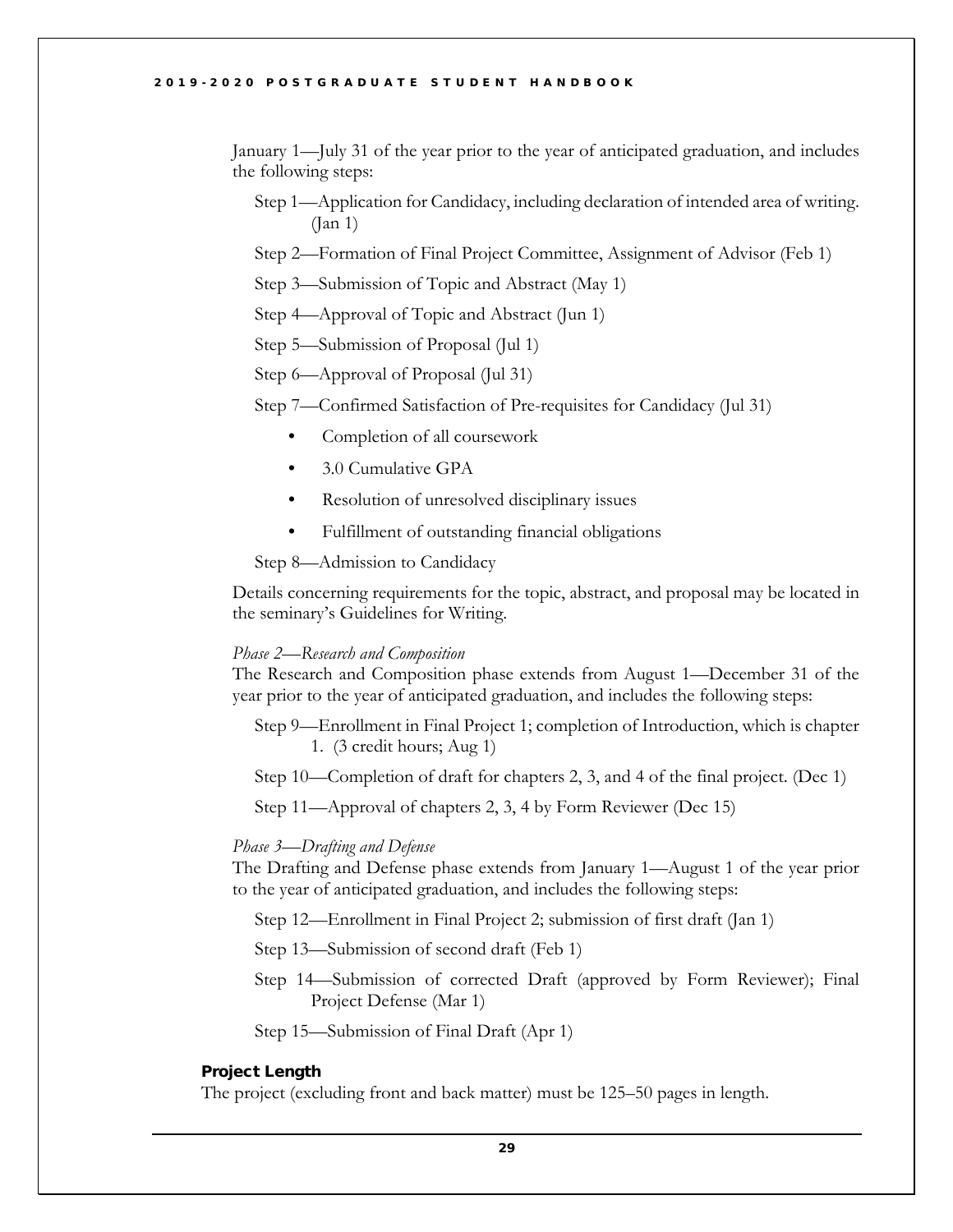#### **Oversight**

Upon application for candidacy, the DMin Committee will appoint a Final Project Committee. The Committee will consist of an Advisor and a Reader. The role of the Committee is to assess the progress and success of the final project. The role of the Advisor is to assume the primary role in providing the student guidance through the process of the final project. The role of the Reader is to interact with the content of the final project, communicate observations to the Advisor, and assist in the final assessment of the project. A third reader may be appointed at the discretion of the Academic Dean. Appointments to the Final Project Committee will be contingent on several factors, including the discipline within which the topic is situated, the availability of faculty, and the expressed preference of the student.

#### Recommended Structure

The structure of the final project should fit the thesis statement and the nature of the evidence that supports it. The first chapter of the final project should provide a justification for the study, and the final chapter should provide a final analysis and application. A typical structure, therefore, would contain the following elements:

*Chapter 1—Justification of Study (Evidence of problem, challenge, or need; Plan of Study; Survey of Relevant Resources, Thesis Statement)* 

*Chapter 2—1st Reason and Attending Evidence Chapter 3—2nd Reason and Attending Evidence Chapter 4—3rd Reason and Attending Evidence Chapter 5—Conclusion and Application* 

#### Printing and Binding

The librarian will assist the student in securing the services of a printer and binder. The appropriate fee will cover the expense of printing and binding two copies; additional copies may be procured at the student's expense. The first copy will be archived in the seminary library; the second will to the student. The student will also submit an electronic copy to the seminary librarian in pdf format.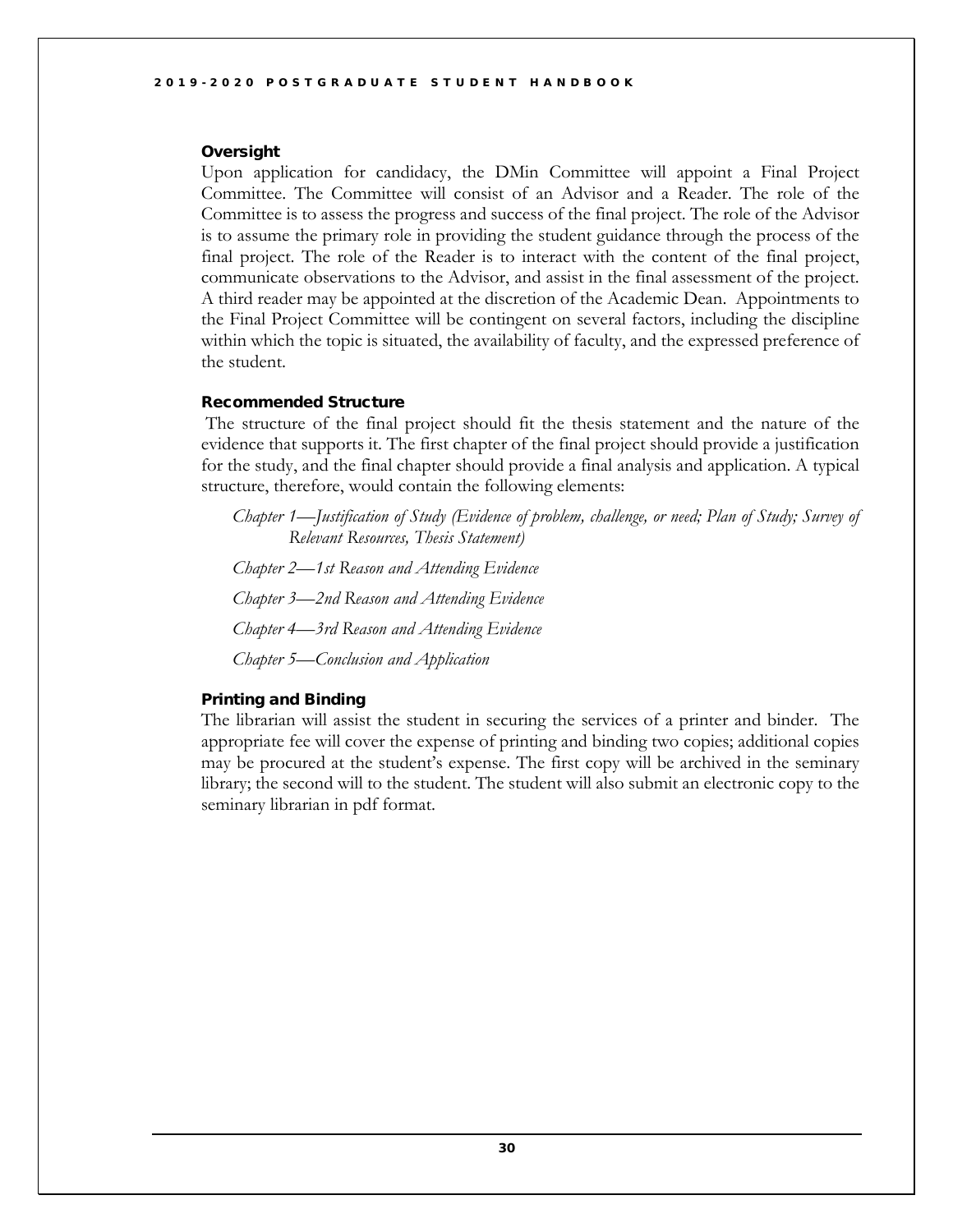# <span id="page-35-0"></span>9. Financial Policies

# <span id="page-35-1"></span>9.1 Master of Theology Tuition and Fees

| Tuition (per credit hour)                                                       | 380.00 |
|---------------------------------------------------------------------------------|--------|
| Student Services Fee (per semester; for internet, Populi, and library services) | 265.00 |
| Continuation Fee (per semester; for continuation in program without course      | 200.00 |
| enrollment)                                                                     |        |
| Graduation Fee (for regalia rental, diploma, and thesis binding)                | 250.00 |

# <span id="page-35-2"></span>9.2 Doctor of Ministry Tuition and Fees

| Tuition (per credit hour)                                                       | 400.00   |
|---------------------------------------------------------------------------------|----------|
| Student Services Fee (per semester; for internet, Populi, and library services) | 175.00   |
| Continuation Fee (per semester; for continuation in program without course      | 200.00   |
| enrollment)                                                                     |          |
| Final Project Fee                                                               | 1,500.00 |
| Graduation Fee (for regalia rental, diploma, and final project binding)         | 250.00   |

## <span id="page-35-3"></span>9.3 Payment

Prompt payment of all fees is critical for efficient operation of VBTS and for the student's reputation for financial integrity. Payment can be made in full at registration or, for the fall and spring terms, payments may be made in four equal installments scheduled throughout the term or three equal payments for the summer term. The payment schedule is available through the student's Populi account. VBTS accepts credit card payments through Populi. Otherwise, students may mail or deliver cash or check to the business office.

# <span id="page-35-4"></span>9.4 Past Due Balance

Students with unpaid balances will not be permitted to register for subsequent terms. If a student is unable to satisfy financial obligations prior to registration, an appeal may be made to the seminary Operations Manager for special consideration and registration approval. A 1.5% finance charge per month on unpaid past due balances will be assessed.

# <span id="page-35-5"></span>9.5 Course Withdrawals and Associated Refunds

In the event a student withdraws from a course, the seminary will administer refunds and marks on student transcripts based on the following schedule: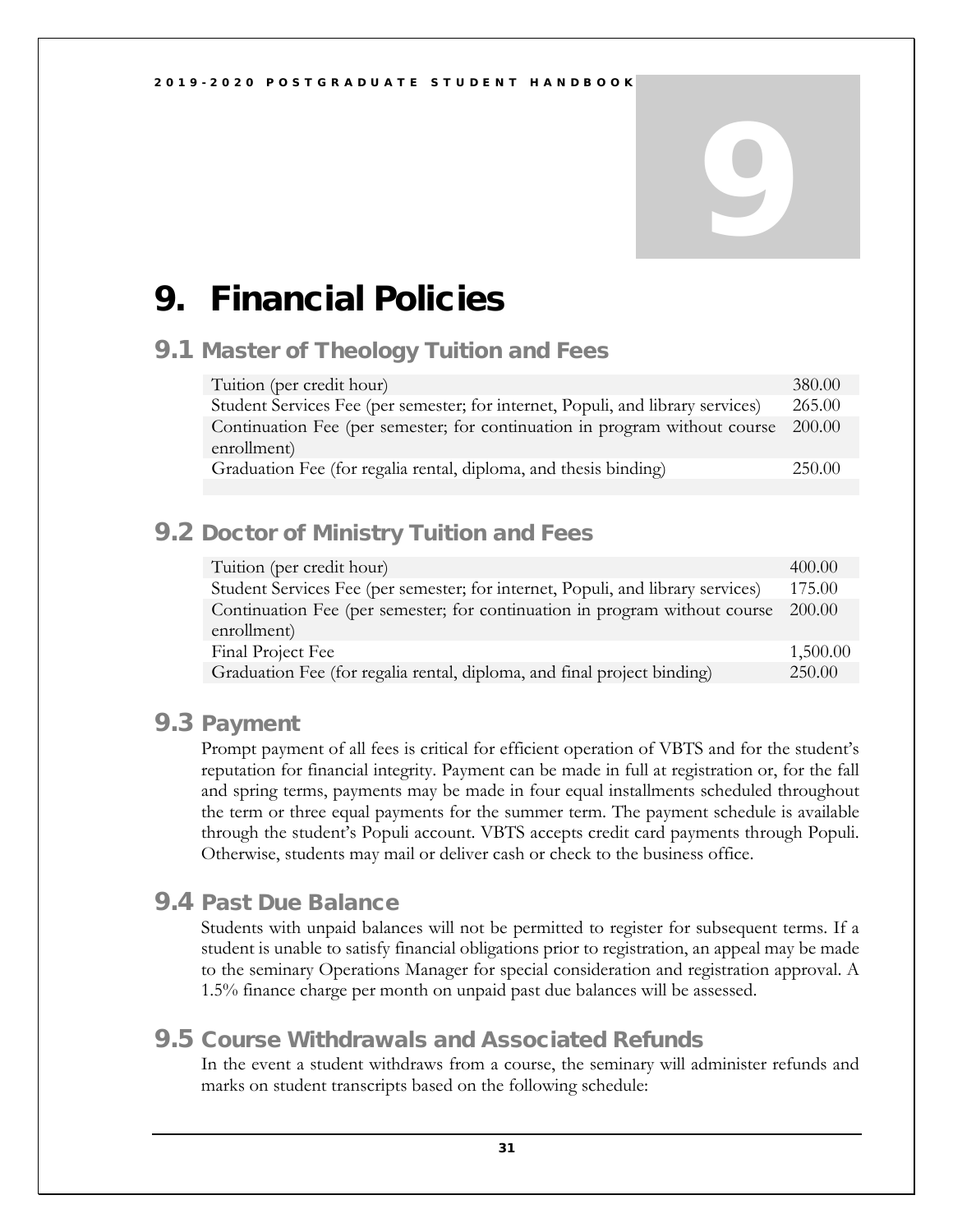| Period Withdrawal is Initiated by Student                       |         | <b>Refund</b> Transcript Mark  |
|-----------------------------------------------------------------|---------|--------------------------------|
| Before the end of the first week of the academic term           | $100\%$ | No mark                        |
| Before the end of the second week of the academic $50\%$        |         | W (withdrawn)                  |
| term                                                            |         |                                |
| Between the second and fifth week of the academic $0\%$<br>term |         | WF (withdrawn failing)         |
| After the fifth week of the academic term                       | $0\%$   | Grade per terms of<br>syllabus |

#### <span id="page-36-0"></span>9.6 Refunds for Students Receiving DOD Educational Funding

Students who received federal aid from the Department of Veteran Affairs (VA) or agencies within the Department of Defense shall be reimbursed in accordance with the policies articulated within VA 21.4255. Accordingly, refunds to such student shall be administered as follows:

#### **Definition**

Enrollment consists of a registration of one or more courses within an academic term which has been initiated by an individual who has been accepted as a student in the institution.

#### Calculation of Enrollment Period

Enrollment is calculated from the first day of the academic term until the day the student initiates a withdrawal from the course, or the last day of the academic term, whichever occurs first. A partial week of enrollment shall be accounted as a full week.

#### Schedule of Charges

All DMin courses at Virginia Beach Theological Seminary are delivered within a 14-week academic term. Consequently, all charges assessed by the seminary (tuition and fees) shall be assessed on the following pro-rata schedule:

| 1 week of enrollment   | $7\%$   |
|------------------------|---------|
| 2 weeks of enrollment  | $14\%$  |
| 3 weeks of enrollment. | $21\%$  |
| 4 weeks of enrollment  | 29%     |
| 5 weeks of enrollment  | 36%     |
| 6 weeks of enrollment  | 43%     |
| 7 weeks of enrollment  | 50%     |
| 8 weeks of enrollment  | $57\%$  |
| 9 weeks of enrollment  | $64\%$  |
| 10 weeks of enrollment | $71\%$  |
| 11 weeks of enrollment | 79%     |
| 12 weeks of enrollment | 86%     |
| 13 weeks of enrollment | 93%     |
| 14 weeks of enrollment | $100\%$ |
|                        |         |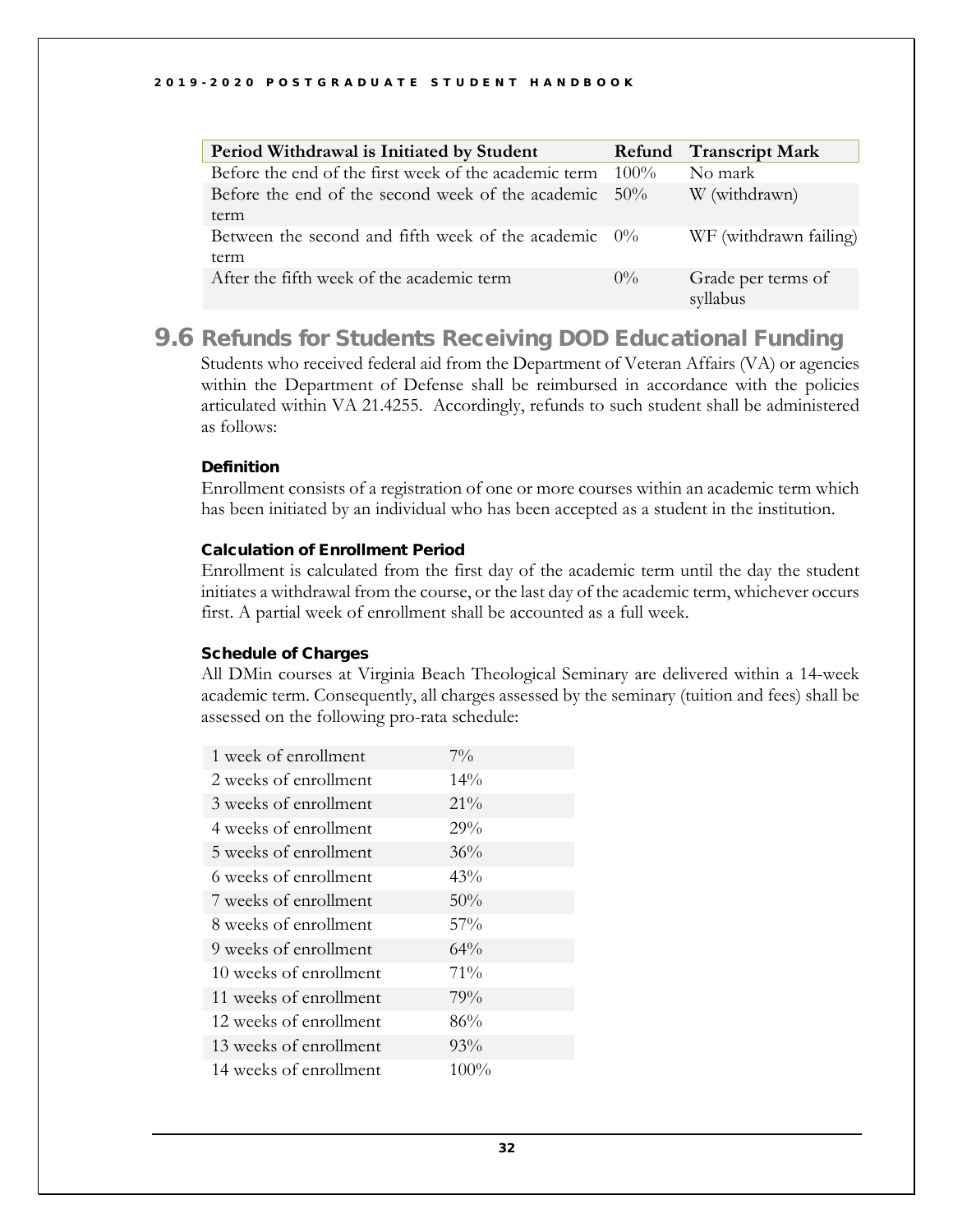#### Prompt Refund

Unused portions of tuition, fees, and other charges associated with the period of enrollment shall be refunded in a timely manner. The Office of the Registrar shall process all course withdrawal requests, including notification of completed course withdrawals to the Business Office, within 3 business days of the date the student submits the Course Withdrawal Form. The Business Office shall process all refunds within 30 days of such notification from the Office of the Registrar.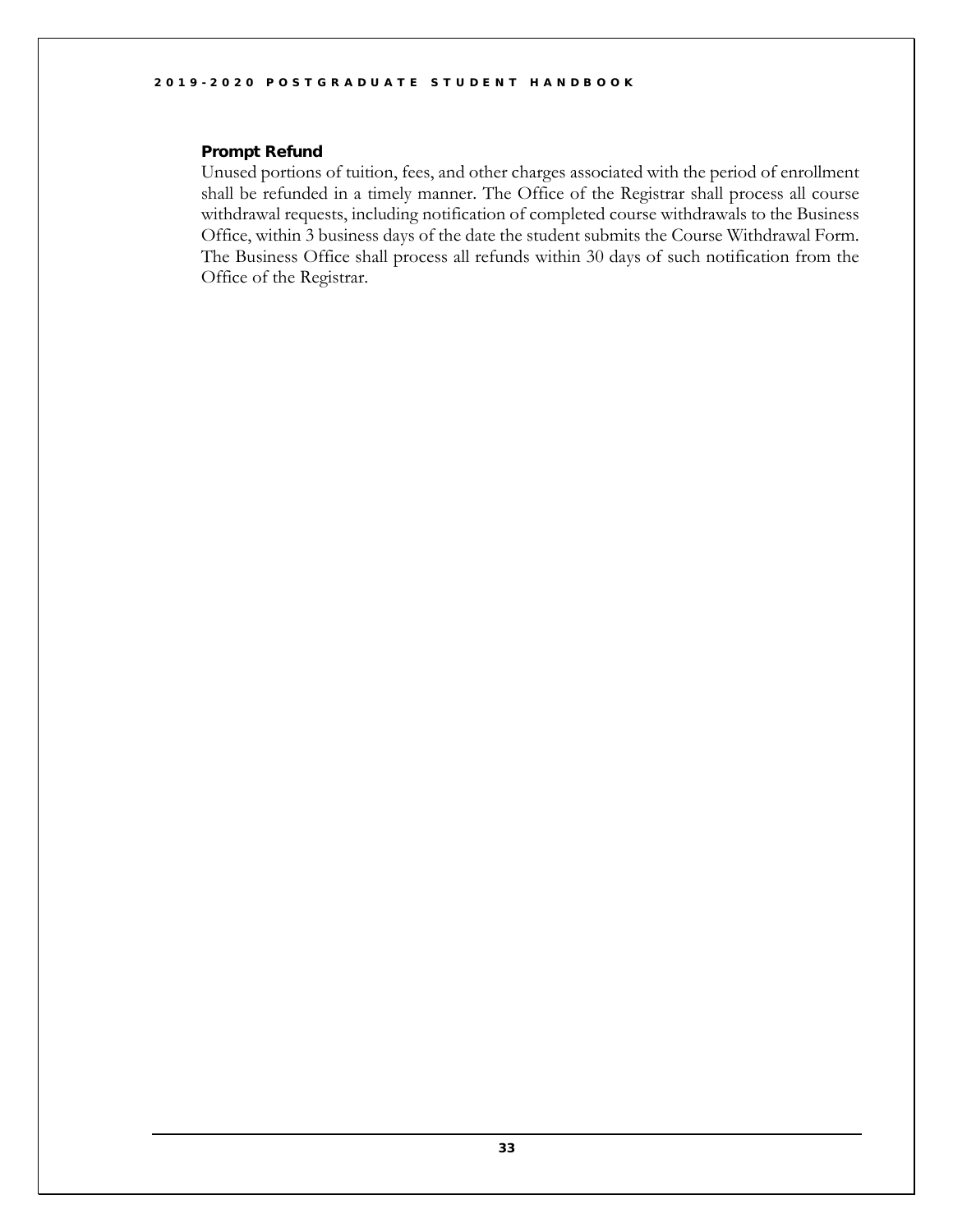# <span id="page-38-0"></span>10. Student Services

### <span id="page-38-1"></span>10.1 Student Orientation

A new-student orientation is officially scheduled prior to the start of the fall term. A spring term orientation is scheduled as needed. The Academic Dean and staff prepare and present the orientation sessions that thoroughly introduce all aspects of seminary life. Additionally, seminary faculty, staff, and administration are introduced to all incoming students.

#### <span id="page-38-2"></span>10.2 Chapel

Students residing in the Virginia Beach area are welcome to participate in chapel and the following brunch every Thursday morning during the fall and spring terms.

#### <span id="page-38-3"></span>10.3 Lodging

The seminary is located close to a variety of suitable hotels. The office staff is available to make recommendations and advise students of available discounts. Students who desire a more economical lodging may contact the Director of Admissions for options to lodge with a host family from Colonial Baptist Church.

### <span id="page-38-4"></span>10.4 Building Access

Every resident student is given a key fob which provides access to the building 24 hours a day, 7 days a week. The key fob should be returned to the seminary upon graduation or withdrawal from the school.

#### <span id="page-38-5"></span>10.5 Parking

Virginia Beach Theological Seminary shares a campus with Colonial Baptist Church. The parking lot closest to the lake bordering the campus has been designated for the cars of seminary faculty, staff, and students.

#### <span id="page-38-6"></span>10.6 Library Services

The Ernest D. Pickering Library consists of a specialized theological collection of hardcopy, periodical, and digital resources. In addition to these holdings, the Pickering Library sustains a partnership with the Regent University Library, located 5 minutes from the seminary campus. Though this partnership, VBTS students present their student ID and enjoy the benefits of an expanded collection and limited checkout privileges. The Pickering Library is also able to secure additional resources upon request through inter-library loans.